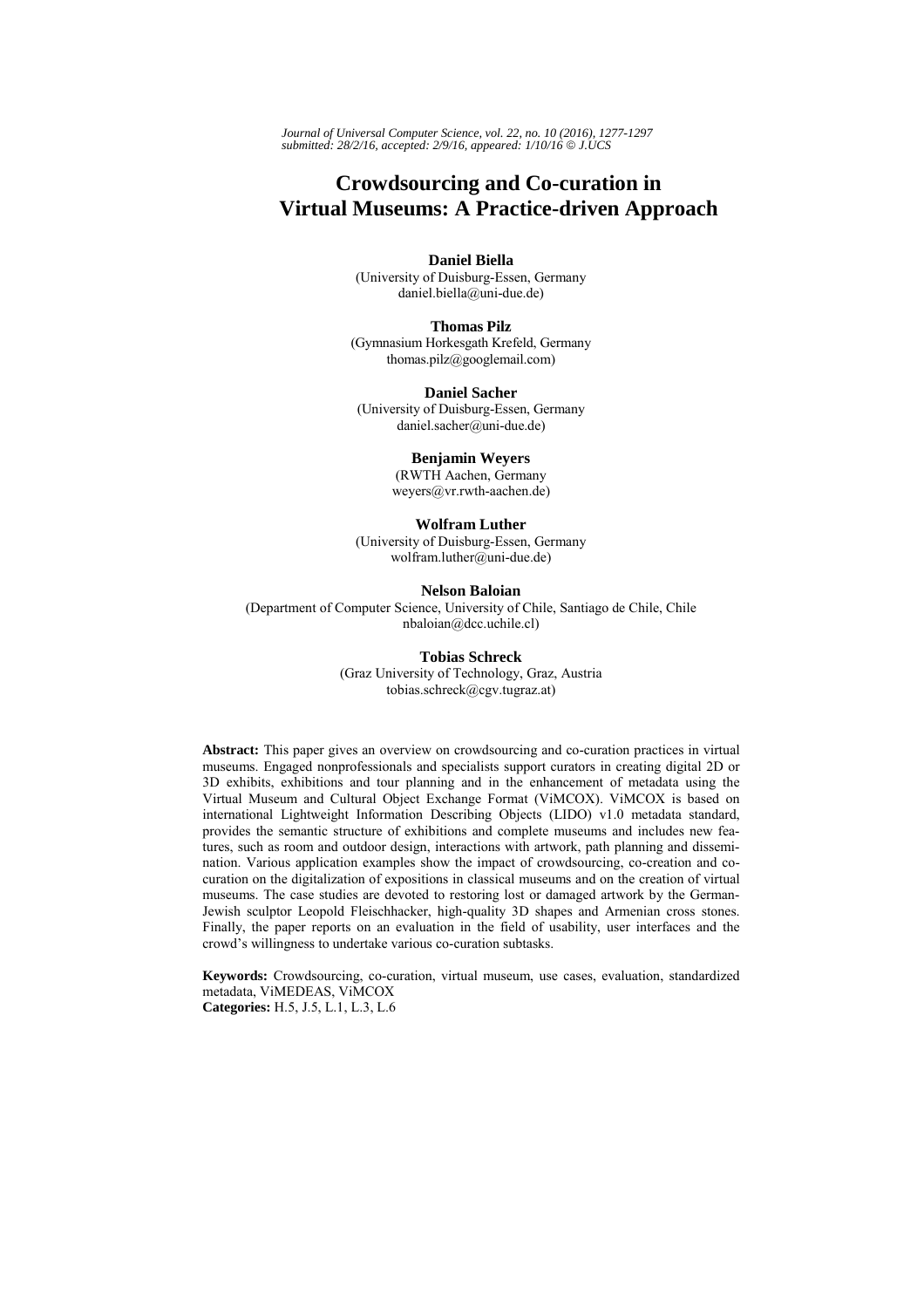### **1 Introduction and Motivation**

Crowdsourcing and co-creation are major players in an emerging field of research on collaborative systems. The technologies available nowadays, such as smartphones and social networks, enable people to provide and consume information in ways that were never possible before. In this paper, we explore how crowdsourcing and co-curation activities can be used in virtual museums (VMs) by creating and visiting virtual exhibits in various use cases. The main goal of this proposed extension of VMs is a taxonomy of the various subtasks in digital co-curation activities provided by the crowd or by people directly involved in the project. Based on this taxonomy, it is possible to identify necessary tool support and advice by curators and software engineers.

[Biella 06] provides a comprehensive literature review that describes various kinds of VMs as digital heritage content, including virtual exhibits of replicated historical laboratories for the purpose of study, education, and leisure. VMs and exhibits need digital reconstruction and interpretation of existing or lost artwork as well as their metadata. The content can be deduced from existing items, photos, drawings or descriptions in books, oral tradition, expert knowledge or available metadata and recorded in a standardized metadata format. The digital representations of the artwork are then placed into a spatiotemporal context realized as indoor or outdoor exhibition space. They are hyperlinked to context-related information that will help visitors comprehend the digital interpretation. Furthermore, through interaction with objects, displayed or spoken texts, thematic tours and electronic catalogues or tour movies, visitors can convey ideas and concepts. As a data format, the VM metadata standard ViMCOX was developed in order to provide a semantic structure for exhibits and complete museums [Biella 12]. It is based on international metadata standards and uses LIDO v1.0 as its interchange and harvesting format for cultural objects. Roughly speaking, ViMCOX addresses the above-mentioned features, allows work-related information to be included in the spatial and temporal context and enables the flexible, scalable generation of 3D scenes. Discussions with curators of modern museums hosting various kinds of collections, showed that a VM metadata standard is also expected to support the following features [Biella 10, 15]:

- Description of requirements concerning the presentation of exhibits and an adequate context (carrier, wall, room, lighting, outdoor area with requirements concerning environment, various types of landscapes…);
- Specification of interactive and animated construction methods via adequate interfaces, which allows visitors to modify and return items to their original state;
- Modification of exhibits with regard to position, form and content, including the creation of new, enhanced instances of one or more cultural objects;
- An interactive canvas for controlling a simulation defined by a discrete or continuous process model.

Digital curation (cf. Digital Curation Center, http://www.dcc.ac.uk/) is the maintenance of digital research data throughout its lifecycle: re-usability of metadata, surrogates and other media or digital assets. This includes the development of trusted digital repositories to acquire, preserve and disseminate curated data within the community. The activities still concern the definition of guidelines and workflows for purposes such as digitization, documentation, presentation, transfer and preservation, interoperability, encoding formats, standards, compliant vocabularies, tool chains, and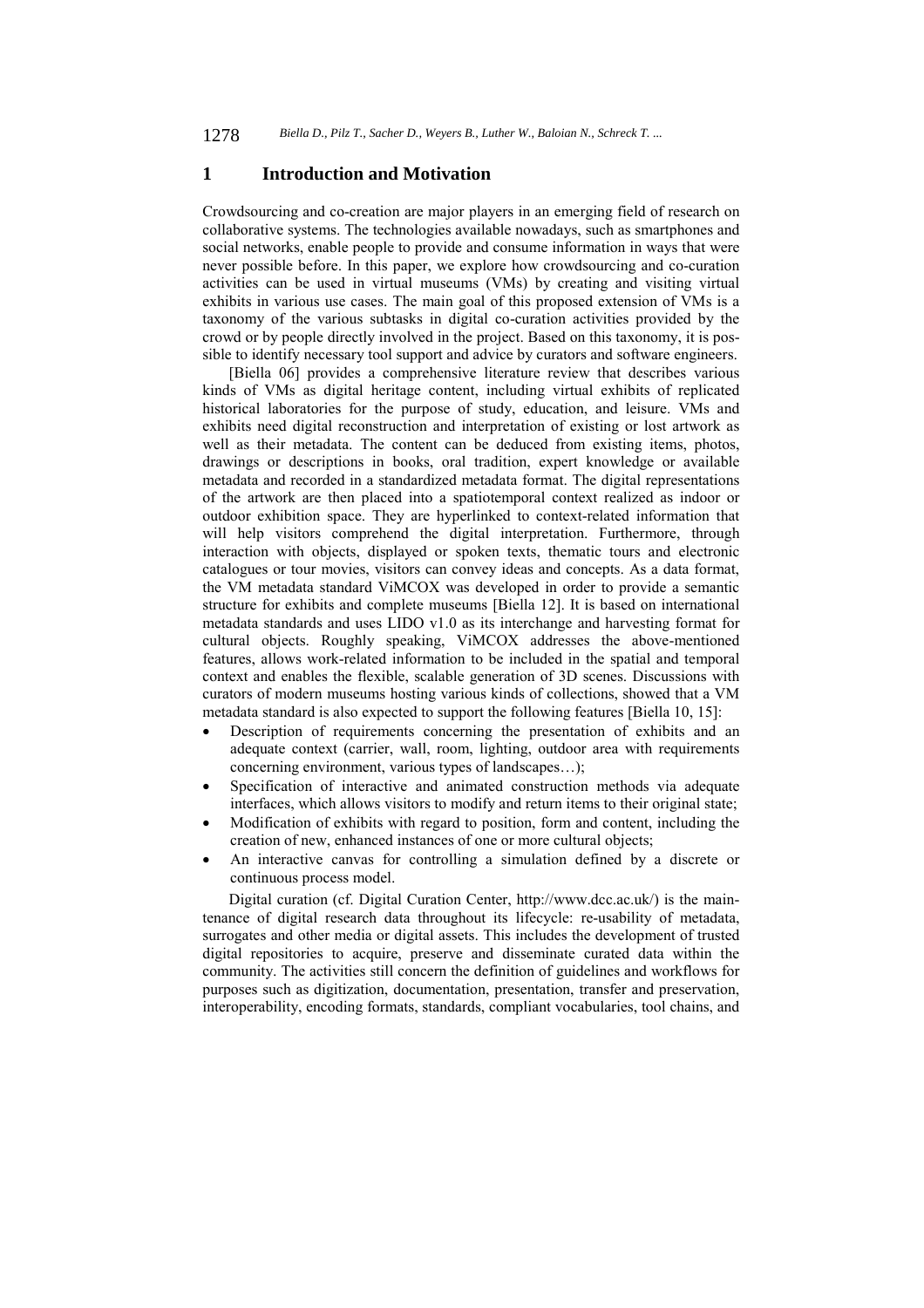services. These workflows also define the transformation and combination of artworks to create new instances. Challenges in digital curation include documenting provenance and applying digital rights management (DRM) and transfer of ownership, but also the detection of malicious crowdsourcing workers, especially in the context of museums dedicated to victims of crimes against humanity [Wang 14].

Using content produced by crowdsourcing or by co-curation projects requires an appropriate online platform provided by software engineers that eases the transformation of 3D models and metadata into the right formats and supports the crowd with curating tools and standard sheets for metadata following international standards. In earlier papers, we described the framework Replicave developed by [Biella 06] in 2006, which provides a cost-effective way to create virtual exhibits by reusing 3D models and generating digital content dynamically. Its successor Replicave2, developed by [Sacher 13], uses X3D and X3DOM as rendering platforms and Java EE and the Tomcat servlet container to present exhibits online. These virtual environments can be created using customizable exhibition area templates, such as entrance halls, galleries, media rooms and additional interactive experiments. Furthermore, the use of such standardized formats offer compatibility to fully immersive systems such as a CAVE [Sacher 15]. The multipurpose system ViMEDEAS allows dynamic generation and publication of arbitrary room designs and generates virtual museum environments in line with given parameters and metadata designs specified in the VM modeling language ViMCOX.

The main contribution of this paper is to present a concept that focuses on content development and enhancement realized by participatory practices and crowdsourcing, especially for Web-based museums and virtual science centers, which is based on the above presented technologies (cf. Figure 1).



*Figure 1: Participatory co-curating approach for creating, enhancing and disseminating VMs* 

The paper is structured as follows. Section 2 introduces related work and focuses on the role of co-curation in Galleries, Libraries, Archives and Museums (GLAMs). Section 3 shows how participative co-curation techniques are embedded in the creation and visiting process of VMs. Section 4 reviews recent progress and open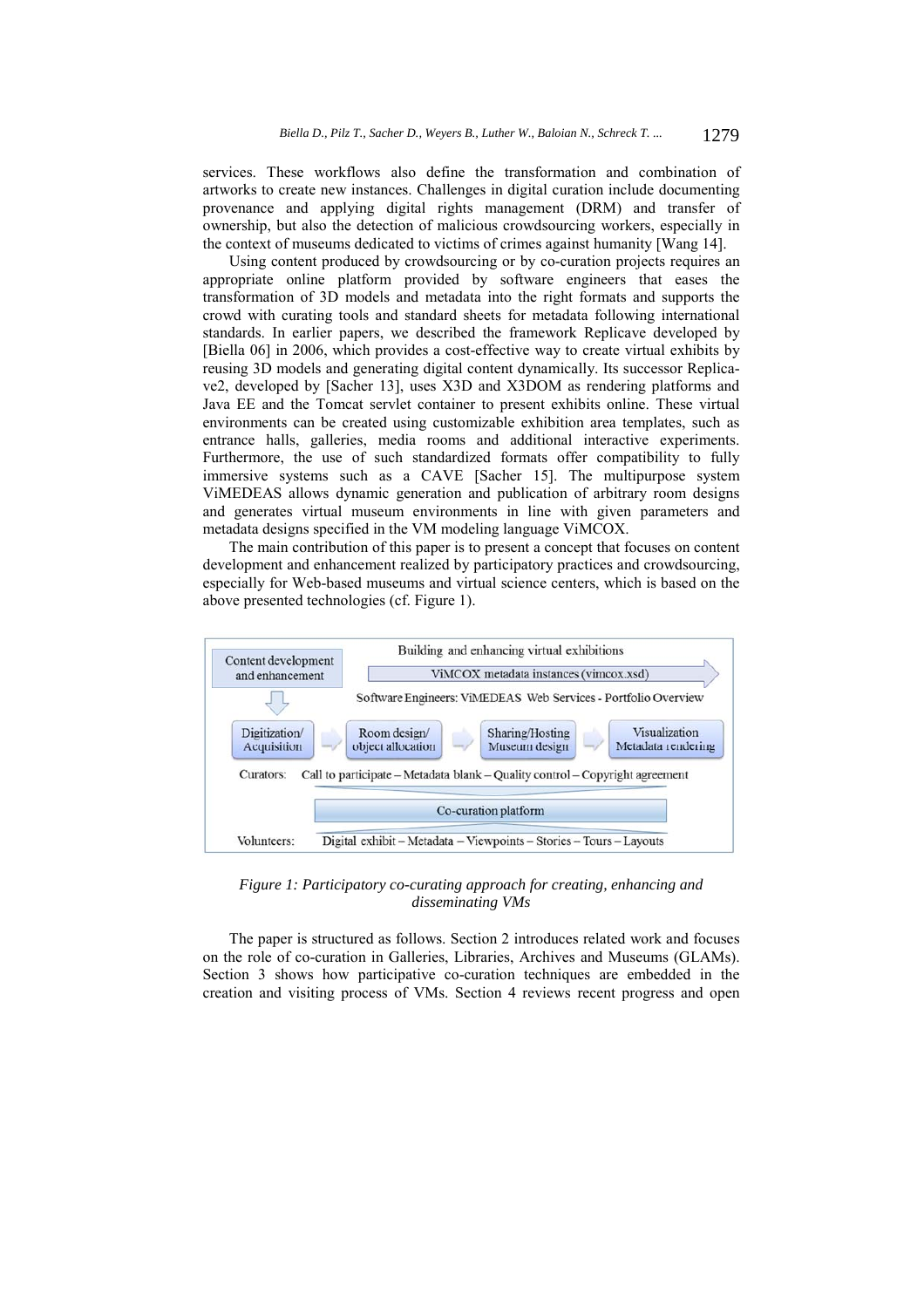problems in the field of co-curation, and Section 5 explores case studies of various types of exhibitions. Initial evaluation results on visitors' usability issues and cocuration activities are presented in Section 6. Finally, Section 7 introduces a new participative project. This article is an updated and expanded version of our LNCS  $4036$  proceedings contributions to the  $15<sup>th</sup>$  CRIWG meeting in Yerevan, Armenia, September 22–25, 2015. Additionally, we include material from [Biella 15, Sacher 15]. [Sacher 15] defines a workflow for planning, realizing, presenting and documenting real and virtual museums with the aid of domain experts, developers and users. Design decisions and workflow execution accompany a literature review, collected survey data sets, and discussions with the stakeholders involved in the development and use of virtual museums. This material also addresses these stakeholders' individual needs.

## **2 From Crowdsourcing to Co-curation**

The term *crowdsourcing*—a portmanteau of *crowd* and *outsourcing*—was coined by Jeff Howe and Mark Robinson, who discuss it at length in [Howe 06], the *Wired* magazine article entitled 'The Rise of Crowdsourcing'. They define crowdsourcing as "the act of a company or institution taking a function once performed by employees and outsourcing it to an undefined (and generally large) network of people in the form of an open call. This can take the form of peer-production (when the job is performed collaboratively), but is also often undertaken by sole individuals. The crucial prerequisite is the use of the open call format and the large network of potential laborers."

People spend hundreds of millions of hours in crowdsourcing activities on social platforms, affecting social interaction, and on Wikipedia projects, installing new forms of content fostering, knowledge generation and problem solving, which complements familiar practices of collaboration and co-creation. It is only natural that GLAMs are exploring the potential of crowdsourcing and developing new models of participation [see Oomen and Aroyo 11]. In doing so, they identify critical challenges to the successful deployment of crowdsourcing in the digital content life cycle related to semantic web and linguistic technologies as well as to data quality.

[Ridge 13] argues that crowdsourcing projects should be "a platform for audience engagement with museums, offering truly deep and valuable connection with cultural heritage through online collaboration around shared goals". She summarizes recent experiences as contributions of the public toward a shared, significant goal or research area where achievements provide only inherent rewards for participation. She noticed a certain "discomfort of cultural heritage and academic institutions with the perceived threat of replacing digitization and research staff with volunteers". Ridge advocates design techniques drawn from casual game design and scaffolding theory by providing "clear roles and information about how to participate". Increasing participation starts with attention to content, collaborative creation of items, organization of resources for content creation and, finally, production of content with public impact.

Many websites, including Wikipedia, Open Street Map and Second Life, illustrate important examples of crowdsourcing. We will not enter into a deep discussion about the differences between crowdsourcing and various forms of collaborative works in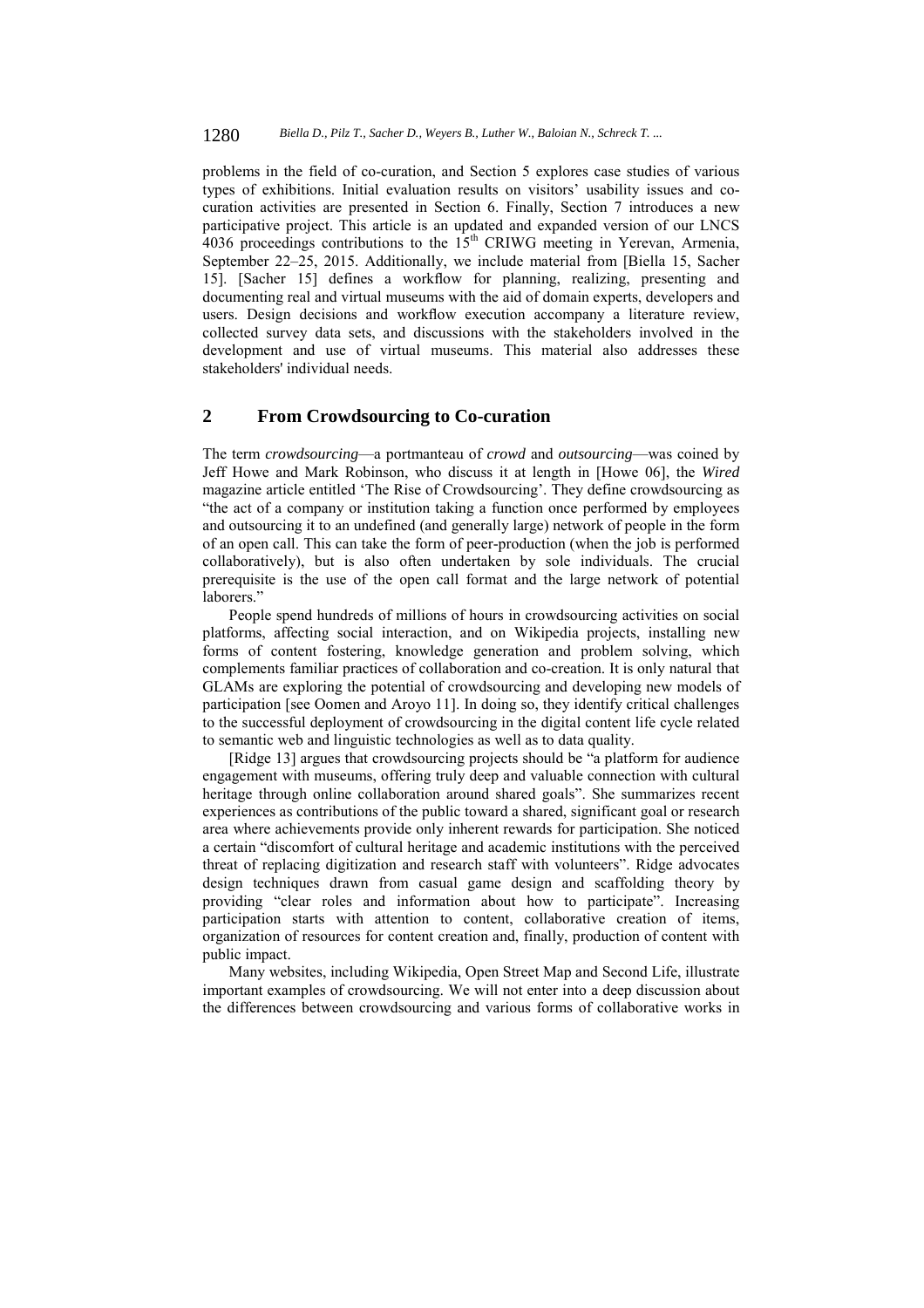VM and will summarize only some of the opinions found on the web. As [Benson 13] observes, "co-creation is a collaborative initiative which operates like crowdsourcing by seeking information and ideas from a group of people. There is, however, one crucial difference. The call for contributions is not put to an open forum or platform but to a smaller group of individuals with specialized skills and talents." [Adams 13] cites various contributions defining co-creation and works out similarities and differences: "Co-creation differs from crowdsourcing by the depth and richness of the relationship between the brand and participating consumers". [Boon 11] focuses on co-creation in the history of science and technology, underlines the huge groundswell of public enthusiasm for history in general and explains: "Co-curation and similar techniques gathered together under the umbrella of 'participation' describe a range of practices in which lay people work to develop displays and programs within museums." [Oomen 11] lists three major models of participation also suitable as a categorization of projects designed by professionals in the cultural heritage domain: Members of the crowd contribute data in *Contributory Projects*; they contribute and analyze data, help in refining project design, or disseminate findings in *Collaborative Projects*; and they contribute and work together in *Co-created Projects*. Some participants are actively involved in more than one step in the process. An example of this is described in [Echavarria12]. People in local communities were invited to take photographs of the objects in the collection of public monuments and sculptures in the city of Brighton and Hove in the United Kingdom at different times and from different perspectives. This contributory project enables users to upload all the provenance data of the 3D shapes, such as source images, acquisition details and processing stages.

[Biella 15] cites various papers that discuss how crowdsourcing improves Web3D user navigation. 3D interactions with items are collected to identify regions of interest (ROIs), which are then used to generate recommendations for subsequent users. An electronic guestbook allows visitors to contribute information to the artwork by responding to a predefined question for each individual section. It may even open up interaction between communities of active participants.

[Carletti 13] conducted a web survey on 36 crowdsourcing projects promoted by GLAMs. The authors provide classification for crowdsourcing tasks akin to common curator tasks (selecting, classifying, describing, maintaining) and public participation models, which was proposed by Oomen and Aroyo [Oomen 11]:

- Classification—gathering descriptive metadata related to an object in a collection;
- Contextualization—telling stories or writing articles about the objects;
- Collection integration/completion;
- Co-curation—using the inspiration/expertise of non-professional curators to create (web exhibitions);
- Crowdfunding—collective cooperation to support efforts initiated by others.

In conclusion, there are several proposals in the literature that support the construction and operation of VMs and exhibits by crowdsourcing and co-curation activities. However, what is missing is a complete taxonomy of such activities and a coherent architectural approach that offers tools providing feedback information from crowdsourcing to the creation process of virtual museums.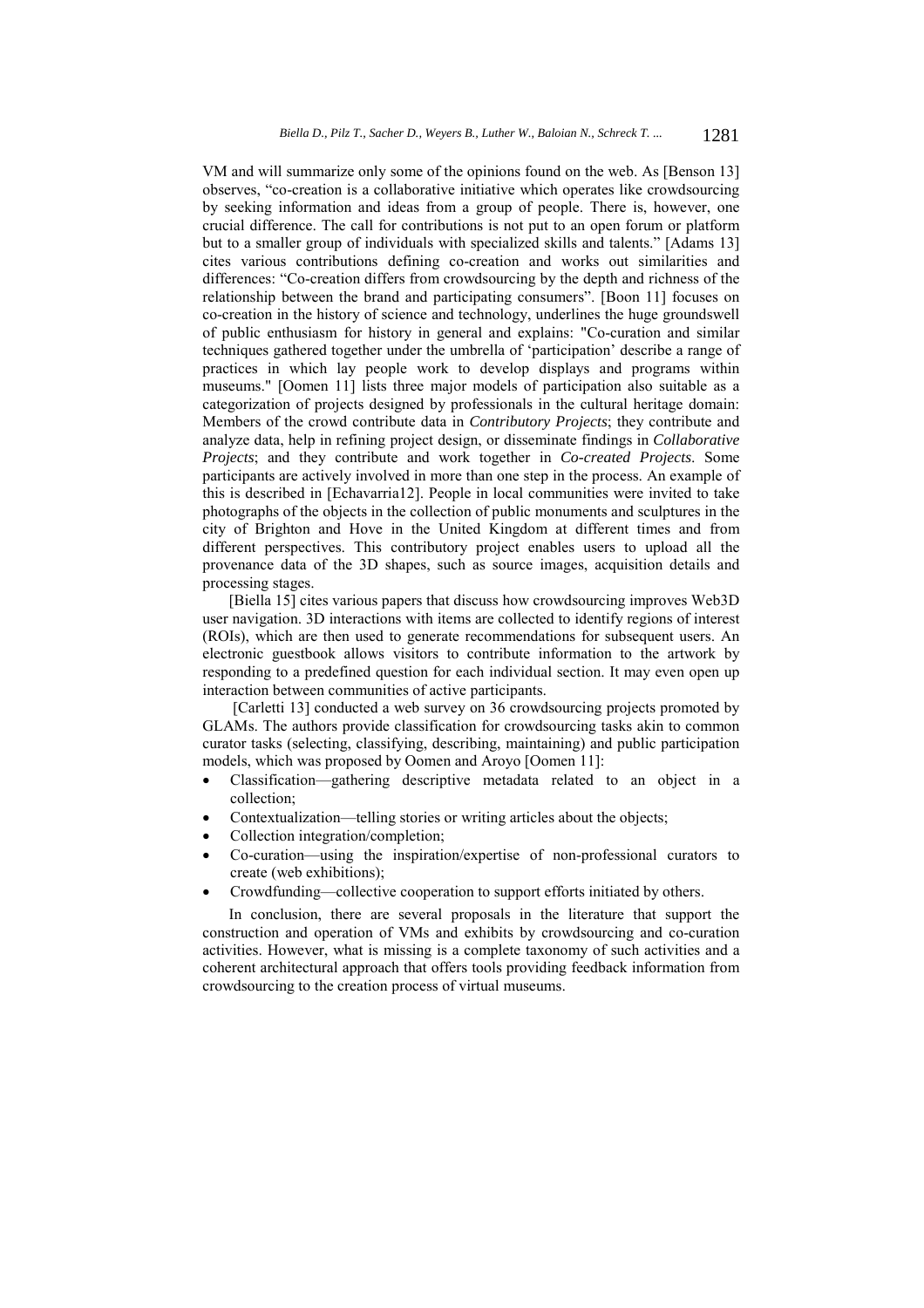## **3 Supporting Curators through Co-curation**

#### **3.1 A Classification of Co-curation Activities**

Based on this observation and our own experiences, we next focus on a classification of co-curation activities for museums and exhibits. The following factors are key in the participatory approach (cf. Figure 1):

- There are three important stages in supporting curators building expositions and visitors exploring VMs through crowdsourcing and co-curation:
	- o Online creation, contribution or enhancement of digital 2D/3D exhibits and its metadata;
	- o Proposal and publication of tours on the museum's platform, including navigation in the 3D environment to predefined or individually specified viewpoints and interaction with exhibits to create private digital instances as defined in ViMCOX;
	- o Online discussion of artwork, proposition and creation of additional content and appropriate context using a suitable platform, such as an electronic guestbook. It can be suitable to invite visitors to use their smartphones to take photos and comment on the exhibit.
- Two types of human capital are involved:
	- o Volunteers are motivated and have appropriate knowledge to contribute;
	- o People working in house—curators and software engineers—gather material, execute quality control and integrate exhibits and metadata into the VM using a VM metadata standard like ViMCOX and applying a DRM strategy.

An adequate communication platform is needed, including download and upload facilities that spread information to the public and collect digitized objects, metadata and copyright transfer agreements. It is also imperative that software engineers enable semi-automatic transformation to standardized datatypes and quality control.

Motivation is a further issue as is stated by [Oomen 11], [Ridge 13]: users engage in crowdsourcing for extrinsic or intrinsic motivations: for the public, these include fun, pleasure in hobbies, enjoyment in learning, competition, practicing existing skills and mastering new ones, passion for the subject and mutual recognition; for experts, it is important to attract loyal coworkers. The authors also mention two clusters of motivational factors: social connectedness and membership, sharing and generosity.

In most cases, the artwork is copyrighted and curators are requested to adopt a high quality DRM. Thus, building and operating a VM requires the cooperation of several stakeholders. Volunteers and visitors are invited and encouraged to contribute to the exhibition and sign off on copyright agreements prohibiting abusive use and distribution of digital artwork. The owners of the artwork must grant permission for the creation of digital 3D representations and their dissemination under certain conditions, such as watermarking the exhibit and displaying copyright information concerning limitation of use and propagation. Curators provide metadata and exposition layouts, which are also part of the copyright agreement. They create appropriate blanks conforming to a given XML schema through which to gather artworks' metadata. Software engineers organize the creation of digital representations together with their metadata, install protection and build a VM, which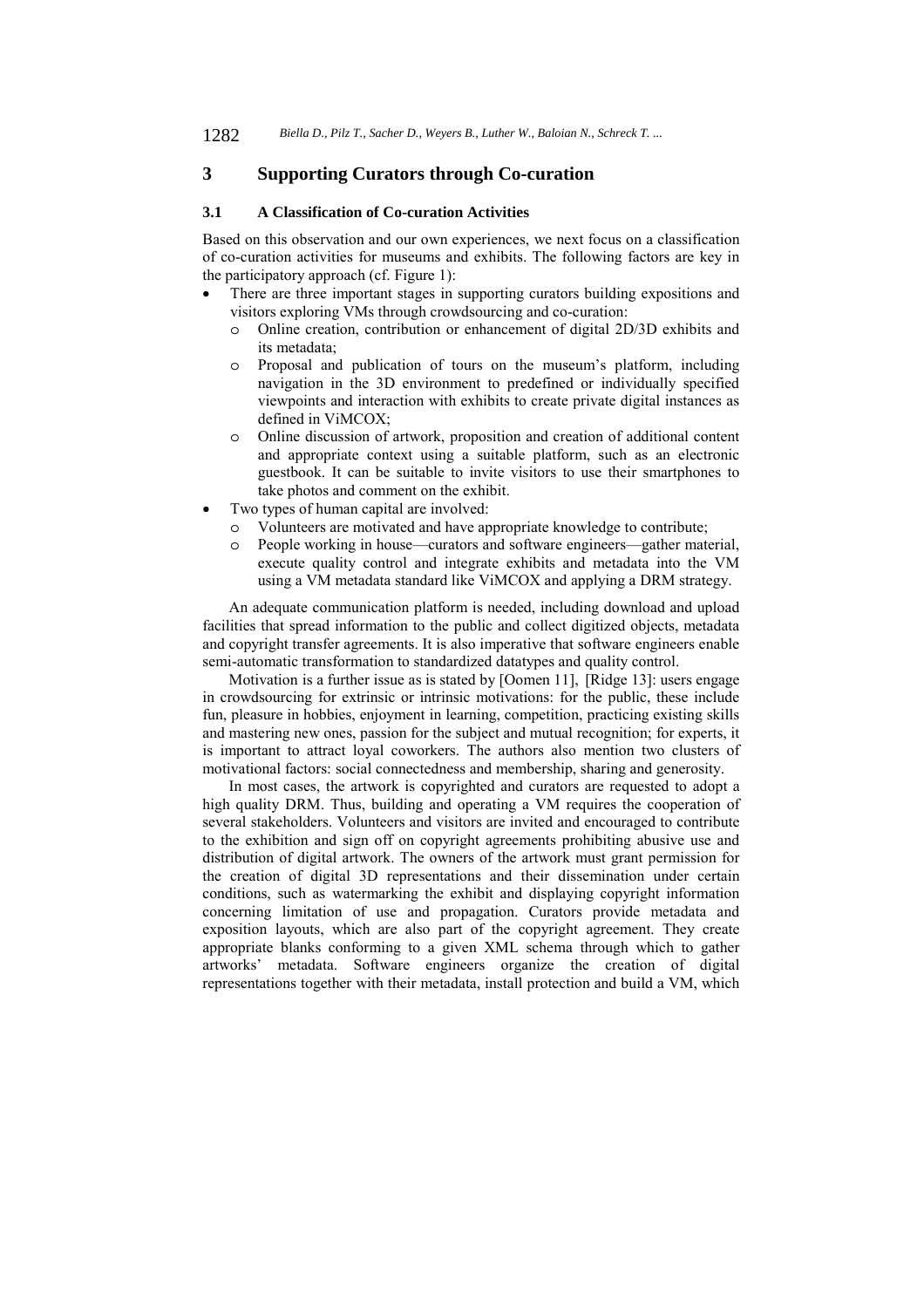is hosted on a server, kiosk system or other appropriate platform (cf. Figure 1 and the left side of Figure 8).

Leading museums abstain from watermarking and use the Open Archives Initiative Protocol for Metadata Harvesting (OAI-PMH). As mentioned in [Sacher 13], the Yale Center for British Art (YCBA) and the Rijksmuseum release highresolution images, thumbnails and metadata of their collections and artworks licensed under creative commons and public domain licenses using OAI-PMH. The Rijksmuseum releases metadata records as Dublin Core data sets, and the YCBA collection metadata is available in the LIDO format.

### **3.2 Supporting Curators through Co-curation: Creating Reconstructed Exhibits**

As discussed in the introduction and literature review, crowdsourcing can have various benefits for the generation and curation of VMs and their exhibits. It can offer concepts and ideas, 3D models, metadata and work context information. One of the most cogent arguments for crowdsourcing digital 3D models is that generating them involves high costs; with crowdsourcing, these models can be visualized and stored or exported together with appropriate textures to modern 3D printers. Similarly, an appropriate DRM can be used to combine community contributions to administrative and descriptive metadata with technical and use metadata provided by the institution.

Although high-quality 3D modeling is a task for specialists, involving engaged volunteers can help reduce costs. Volunteer involvement can be supported by software based on game consoles and open-source modeling software (e.g., low-cost 3D scanning and modeling with MS Kinect and ReconstructMe or high quality scanning with Artec and visualization using NVIDIA Quadro stereo techniques). The workers contribute metadata by respecting XML-based standards as developed for use case 2 [see Section 5.2 below]. However, in the museum community and especially for curators and software engineers, there are no simple solutions because a great deal of pre- and post-processing is necessary and comfortable interfaces are scarce. Generally, reconstructing software includes a viewer or editor that allows users to inspect or repair and annotate the 3D shapes. The results are afterwards stored in the exhibition repository and can be searched and selected within their local and temporal context using keywords from descriptive metadata [Biella 15].

As reported in most 3D scanning forums, one of two scanning principles is typically implemented: cameras or lasers moving around the object or a fixed camera setup with objects revolving on a turning table. Other image-based approaches are the Arc 3D web service (arc3d.be/) and the proprietary 123D Catch approach from Autodesk (www.123dapp.com/catch), which allows 3D digitization using modern smartphones. A comparative overview on existing models is provided in [Straub 14], who discuss multiple applications for 3D scanning, modeling and printing and provide an overview of future directions for this technology, such as 3D video capture. To create the 3D model from the image data, several software packages can be utilized to produce a triangulated surface or a mesh object and to process the color information of the object being scanned.

On the curator's side, post-processing is done by the VM staff on workstations or in a reduced form on mobile devices. An enhanced platform provides automatic postprocessing facilities together with a Web-based interface for entering the 2D/3D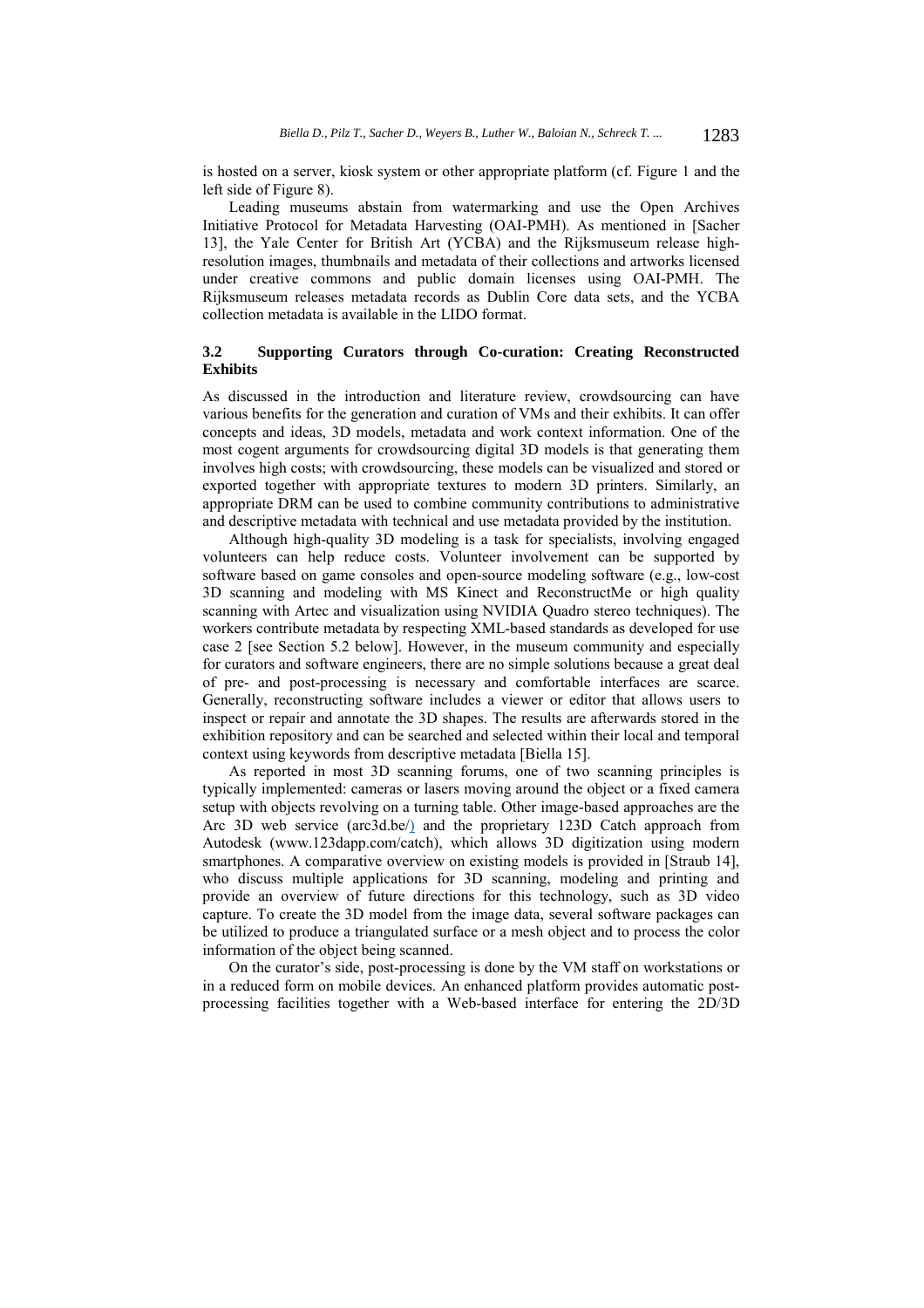content, metadata and copyright information. Engineers must define a versatile hardware environment to host the exhibition, for instance, a kiosk system with a modified operation mode prohibiting unauthorized user actions and an adequate user interface supporting user navigation, interaction, text input and multilingual text and speech output and logging functionalities. Clear software requirements, standardized data formats and the use of the Creative Commons Attribution Share Alike International License (CC BY-SA 4.0, https://creativecommons.org/licenses/) approved for free cultural work to share original works of authorship and other content facilitate seamless integration of contributed content.

### **3.3 Enhancing Exhibitions through Co-curation**: **Collaborative Knowledge Creation and Management**

There are several ways to collect knowledge or information during or after a user's visit through communication or voting tools and interaction interfaces, which may be integrated into the VM or accessed separately. Important means are input forms for entering text or formatted metadata, special-purpose interfaces for interacting with the exhibit and electronic guestbook where users can comment on the exhibit or ask questions about particular items. Typical information concerns the personal data that help define user groups and their interests: (virtual) museums, categories of exhibits, and artists and their epochs. User comments tend to concern museum and exposition design, presentation of the exhibits and complementary information, quality of digital exhibit and metadata, reports of erroneous or missing information or technical flaws, system handling and usability. They address free navigation and guided tours, facilities for communicating with the curator, technical staff or other visitors and means of interaction, degree of immersion, and modern interfaces, such as multitouch tables.

In the following list, we summarize the most relevant activities in correlation with visitors' input. Most visitors' contributions concerning modifications of the exhibit and exhibition design via interaction are relevant to section 3.2 much as the spiral model is applied in software engineering.

*Correcting/enhancing or completing exhibits, metadata or the technical platform.* 

Visitors are invited to ask questions and to provide information via various communication channels, such as completing questionnaires, signing electronic guest books or writing emails;

*Identifying areas of interest to support the curator in exhibition planning.*

User actions, such as approaching an exhibit, turning objects and zooming in on certain features, are recorded and evaluated. This provides information about further enhancement of the digitized 3D object and users' navigation in these areas, helps determine user groups and navigation behavior and enables assessment of interesting exhibition areas or frequently targeted areas using heat maps that display the results of a cluster analysis. They are also used to determine which exhibition areas are less frequently visited and to detect design flaws:

*Modifying the exhibit when interaction is provided.* 

As described in [Biella 10], visual objects can be inspected and scrutinized from various vantage points, and the user can modify an object's position, exposition and appearance. Geometric objects can be moved or rotated, superposed, scaled or modified, cloned, or made invisible. Scene graph–based languages support the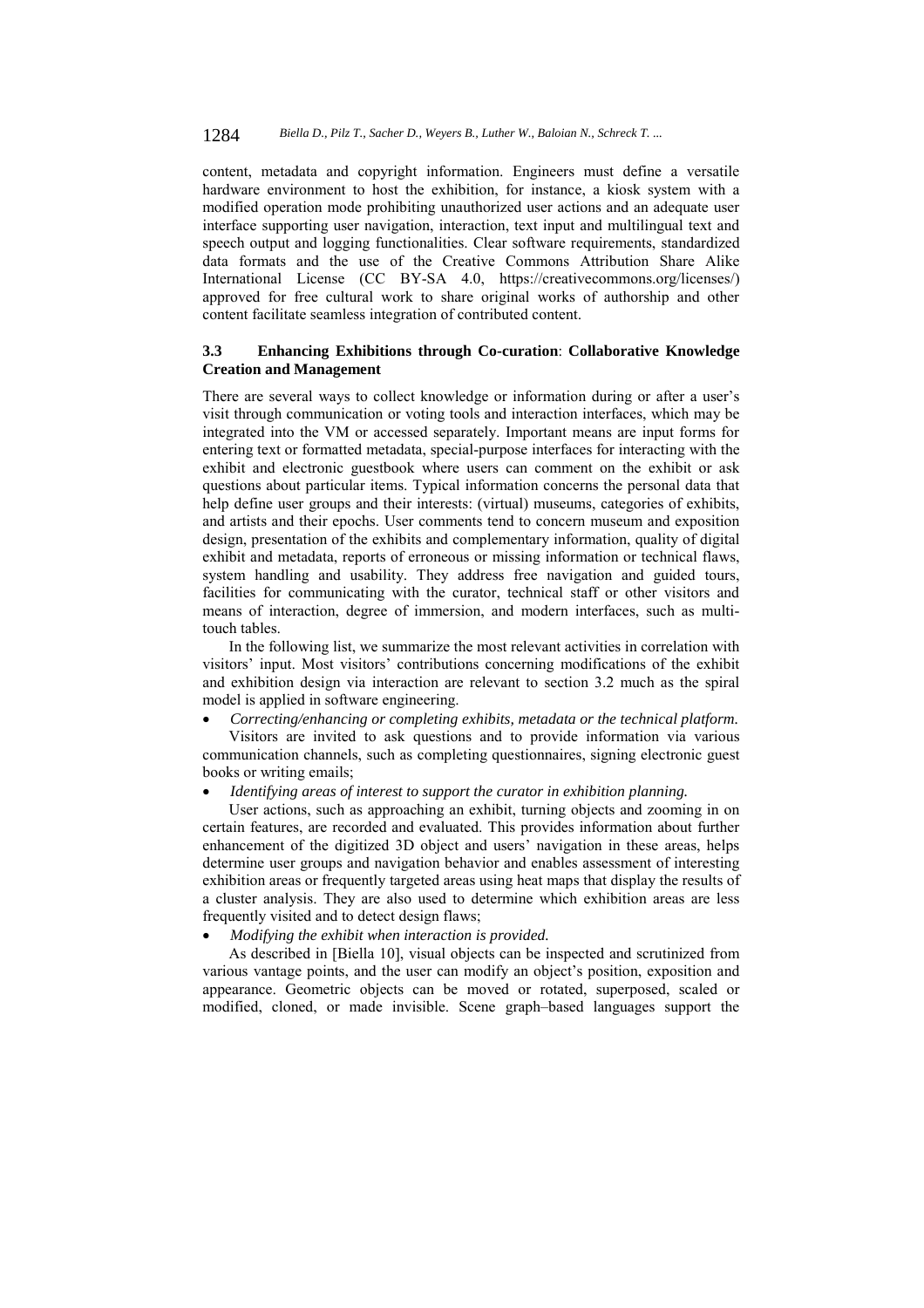deconstruction of an object into its various parts and, in a different way, even its reconstruction from its parts. Thus, visitors become creators of multiple new representations of an artwork;

*Creating appropriate context/placing objects in a context.* 

Visitors navigate within the exposition by moving through different viewpoints or clicking inside an exhibit area, watch metadata activating information frames, look at collections of similar items, comment on the exhibit in a virtual guestbook, make annotations, and cite related work;

 *Building their own exposition, publishing tours/storytelling/disseminating information.* 

To support the visitor or user, the VM or exhibit should be hosted on a versatile technical platform and displayed via high-performance software tools. Unfortunately, most Web browser plugins that visualize virtual environments do not provide meaningful server logs or data to reconstruct visitors' tours and point-and-click navigation. A visitor moving in an HTML5/X3DOM scenario facilitates logging the position, determining proximity to an exhibit, orientation and walk direction as well as jumping to another room via a door connector or a teleporter to produce a sort of camera replay. Also, dwell time in front of the exhibit and clicks performed to access metadata and other material can be recorded. At the entrance, during the visit or before leaving, visitors can provide information about themselves and their interests, comment or access the entire exhibit or parts of it. A statistical evaluation of specific user group walks makes available transition matrices, average dwell time and engagement. These data can help identify areas of interest (cf. list of visitors' contributions above), develop favorite tours and publish series of pictures together with context and stories surrounding tour highlights. However, using a solution with a browser plugin requires additional effort to collect user input, record viewpoints and sojourn time, measure engagement and support tour publishing or storytelling in accordance with DRM.

One interesting question is how museum staff can encourage visitors to participate. We propose awarding participation by providing users with extra features; these might include electronic catalogues, opportunities to assess the exhibit or upload additional material, or ways to publish on the museum platform or recommend their tour. Which instruments are most suitable will be further evaluated in one of our use cases.

For the second use case, which is presented in the next section, we opted for the kiosk system solution, which supports free exploration and guided tours based on the European legislation, which allows collection material to be made digitally available to individual members of the public through a closed network and within a special exhibition context for the purpose of research or private study [Dierickx 05].

## **4 Supporting Co-curation: Recent Progress and Open Problems**

In recent years, the authors and their collaborators have concentrated their research on the development of a viable VM standard, ViMCOX, in the context of existing standards such as LIDO, the realization of the multipurpose system ViMEDEAS and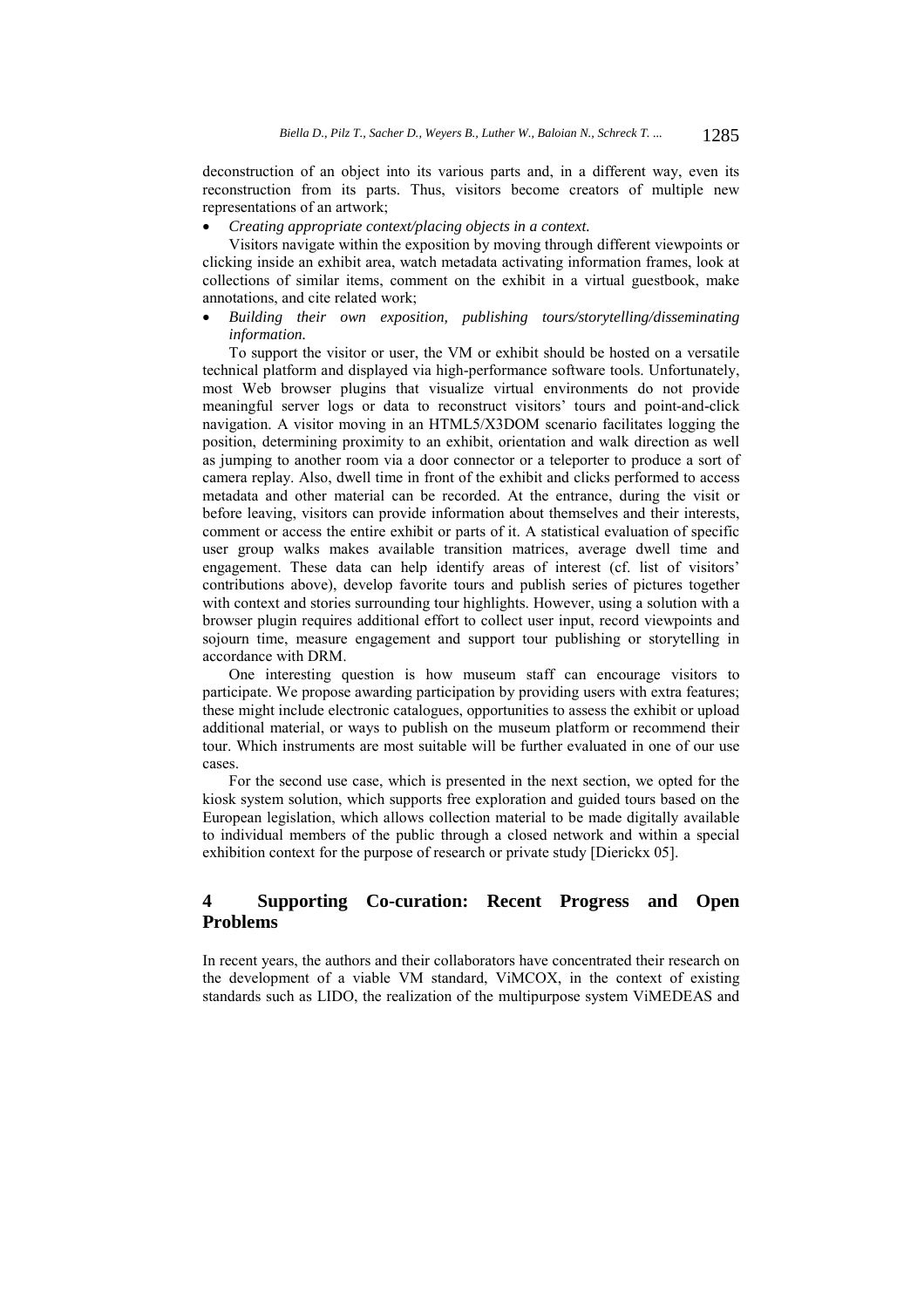smaller editors to design and generate virtual 3D and 2D museum environments and to publish and archive virtual exhibition layouts.

On the digitizing side, one area that must be addressed is existing exhibitions with paintings and 3D artifacts to be scanned. [Hopmann 13] has created a software Mobile Object Catcher to support curators and volunteers in digitizing existing museum rooms using a camera to measure the room photogrammetrically; it runs on a smartphone with either an Android or a Windows Phone operating system. The tool records a complete room design and creates metadata in the ViMCOX standard (<vimcox:rooms>, <vimcox:objects>) in order to reconstruct the room in X3D language using photos, including its windows, doors and other items as well as their sizes and positions. The user furnishes the width of a wall and the wall angles. Finally, the metadata file is saved and can be sent by mail to another user. The tool was developed with the open source developer tool *PhoneGap*, which allows crossplatform solutions. The precision strongly depends on the screen resolution and guarantees an absolute error of  $\pm 0.6\%$ . [Yaslar 13] describes a workflow to reconstruct 3D masks by using photographs as texture for a 3D model reproduced from scanner data (i.e. MS Kinect as a head scanner) and using *Blender* reconstruction software.

Our approach also includes various ways to design and realize outdoor areas with typical landscape characteristics. Furthermore, we developed an application for use by the 3D museum designer as a management tool for editing 3D objects within a graphical user interface, including real-time adjustment of their size, location and orientation and the creation of 3D light sources for the scene. This information can be saved in a standardized document file format.

To summarize, the co-curation process starts by first preparing, then visiting the exhibit and, finally, identifying already completed work and important issues yet to be dealt with. The main challenges in this process include the automatic generation of

- a specific call defining the task, the qualifications necessary to address the task, and the provision of input sheets to collect text, data and metadata along with an object to be uploaded;
- an access to special purpose digitizing and modeling software and communication facilities (e.g., chats with the curator, experts, software engineers), where questions may be asked or comments collected and saved.

On the software engineers' side, one needs tools to control, correct and integrate the content created. These tools include the following features:

- Similarity criteria to rate object fidelity and the means to clarify its provenance;
- Metadata that meets the standards;
- Decision support about the use and integration of crowd contributions.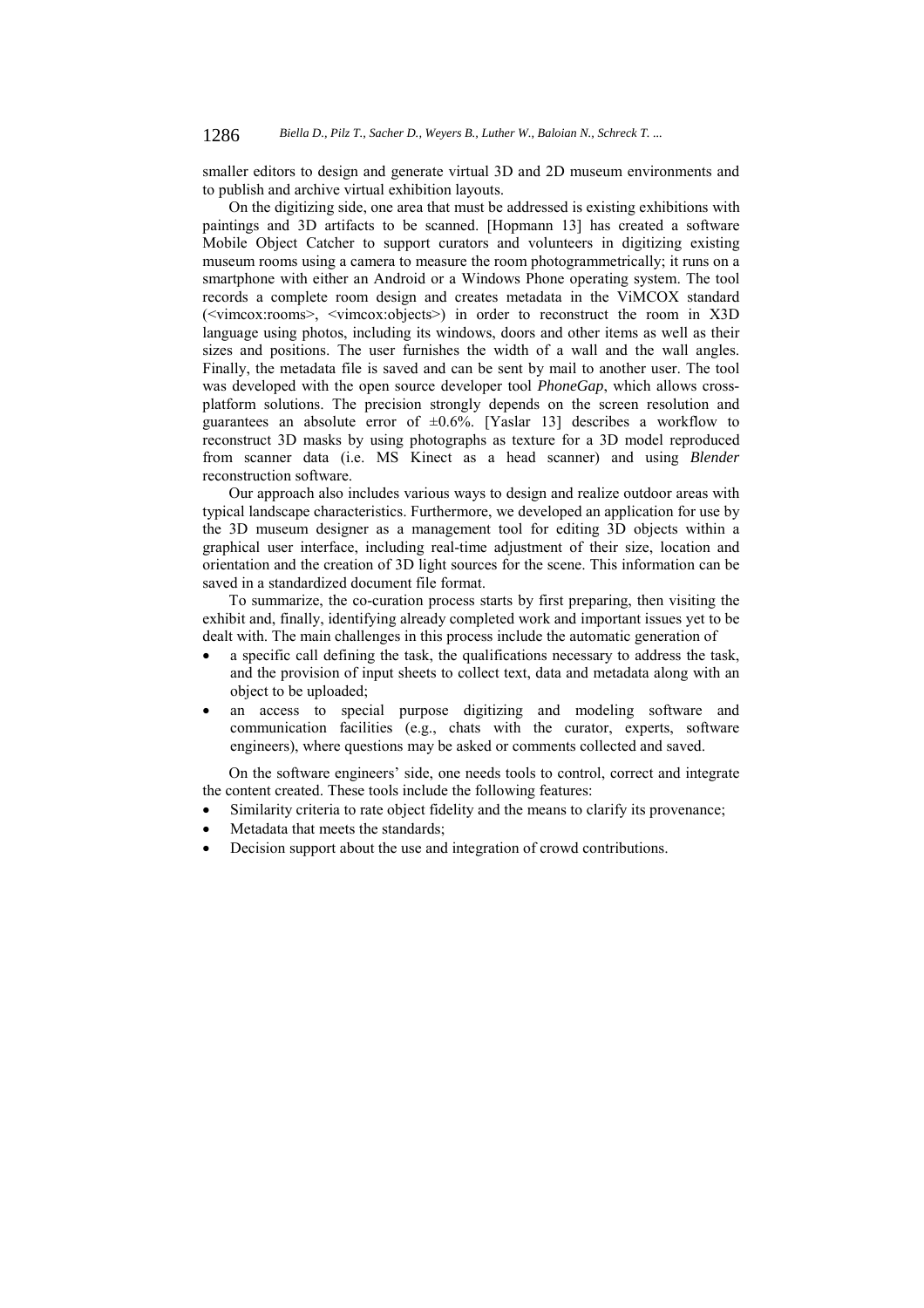

*Figure 2: Seal and digital 3D reconstruction by [Yaslar 13], 3D printout by [Köhler 14]* 

 [Köhler 14] produced a 3D printout of the reconstructed seal placed in the middle of the access hall of a VM presenting the work of Leopold Fleischhacker (LFM) and describes the workflow as follows: 1) provide the geometrical data, 2) preprocess data and execute machine setup, 3) slice the object and generate a path of the printer head and 4) build and post-process the output. On Figure 2, photos and screenshots illustrate the steps in the process. From left to right these are (1) scan the sculpture, (2) produce a Blender model followed by (3) toolpath visualization and (4) use *Slic3r* to convert the digital 3D model into printing instructions, such as G code. This process cuts the model into horizontal slices, generates toolpaths to fill them and calculates the amount of material to be extruded. The final result can be seen in the rightmost image.

We conclude this section with some brief remarks about the experiences in our co-curation projects: Engaged and motivated people did a great part of work; curators and software engineers furnished a concept, allowed access to the artwork, introduced the ViMCOX standard and provided tools. A clear definition of the workflow and the requested contributions, support during realization, and quality control are also important; rights transfers and water marking techniques were also agreed.

## **5 Use Cases**

This section demonstrates the relevance of co-curation and crowd-sourced information by means of two use cases. Section 5.1 examines semi-automatic shape restoration supported by crowd editing, and section 5.2 explores LFM embedded in a physical museum offering various channels for visitor interaction and feedback.

#### **5.1 Semi-automatic Shape Restoration Based on Shape Completion and Crowd Editing**

Reconstruction of high-quality 3D shapes is a requirement for appealing, authentic visual presentation in virtual museums, but also for distributed scientific exploration.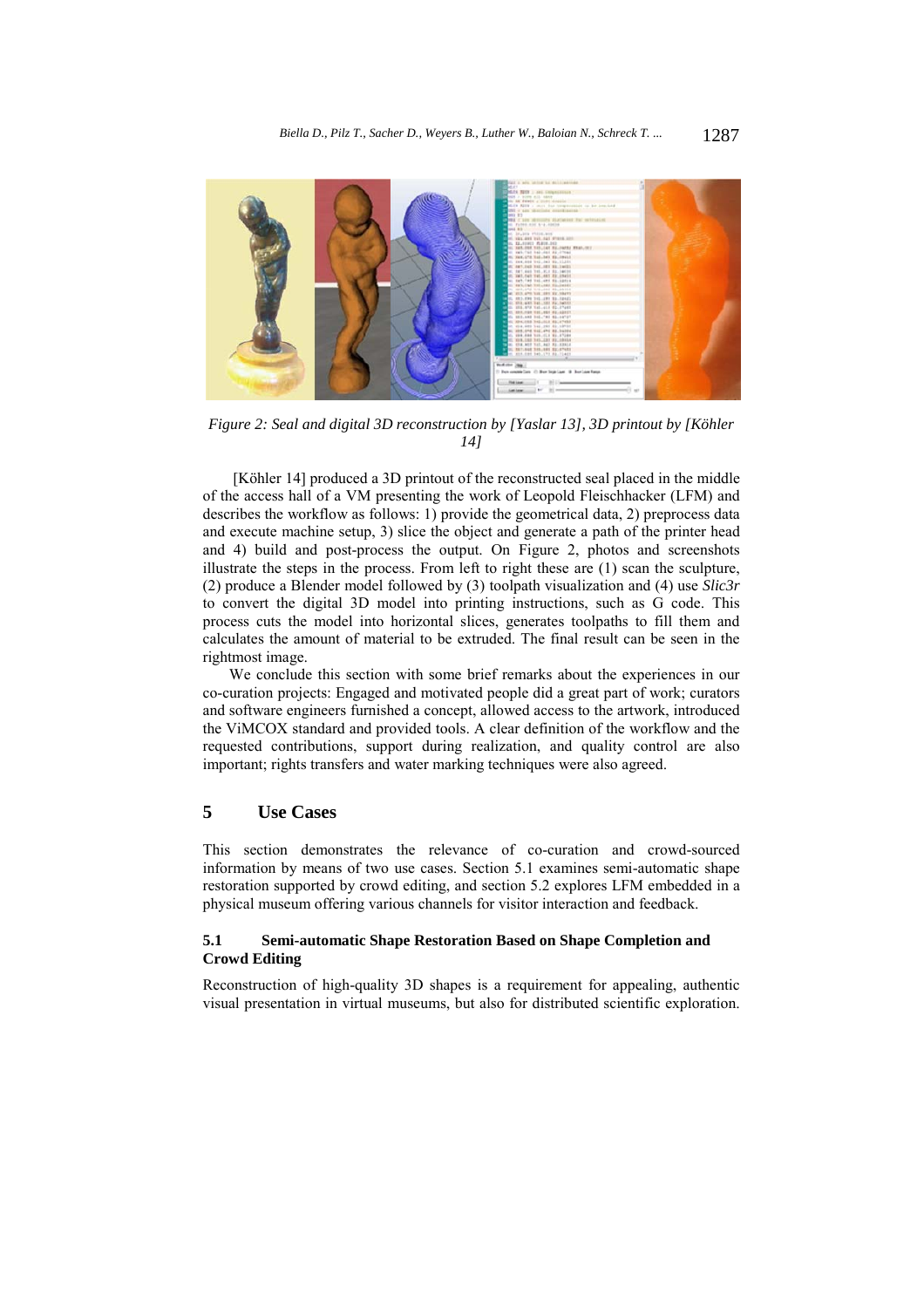For example, archaeologists might wish to take and compare measurements of exhibit items. As discussed in Section 3.2, existing methods of 3D crowd acquisition, such as ARC3D or PHOTOSYNTH, allow 3D reconstruction from crowd-provided images. However, depending on the availability of images, these reconstructions may reveal incomplete or inaccurate geometry. While this might be improved for intact items by adding more images, the problem persists when the original artifact has been chipped, eroded or partially destroyed. Recently, as part of the EU project PRESIOUS we proposed a workflow for the restoration of 3D objects in the Cultural Heritage domain starting from fragmented and possibly eroded items [Gregor 14, www.presious.eu].

This workflow comprises the steps (a) digitization of fragments or whole items, (b) fragment reassembly, (c) shape completion, and (d) object finishing. Clearly, crowd-sourced approaches can help with (a). Fragment reassembly (b) can be done automatically if certain assumptions hold, for instance, robust detection and matching of fracture surfaces [Gregor 14]. For shape completion (c), in some cases selfsimilarity or symmetry properties can be exploited. Specifically, local 3D feature analysis can support symmetry detection in incomplete and possibly noisy shapes [Siripan 14] and be used to complete missing local details or larger parts of a shape (see Figure 3 left to center). However, this method may fail in a number of cases involving non-symmetric shapes, symmetry ambiguity, missing parts and so forth, which extend across symmetry planes (see Figure 3, right). Then, crowd-based approaches can be valuable in several ways. In the case of ambiguous symmetries, one can imagine a voting scheme where users collectively identify the most plausible restoration result from a list of automatically suggested candidate shapes.



*Figure 3: Successful restoration of incomplete 3D shapes of a column base (left) and an arc (center-left), using fully automatic symmetry-based completion. Parametric shape templates of relevant objects (center-right) may be helpful for completing objects when symmetry analysis fails due to missing geometry across symmetry planes (tombstone, right).* 

Another option is interactive editing of missing parts. An interesting and potentially scalable approach includes the modeling of parametric template shapes describing a set of plausible shapes in the domain of the virtual museum (see Figure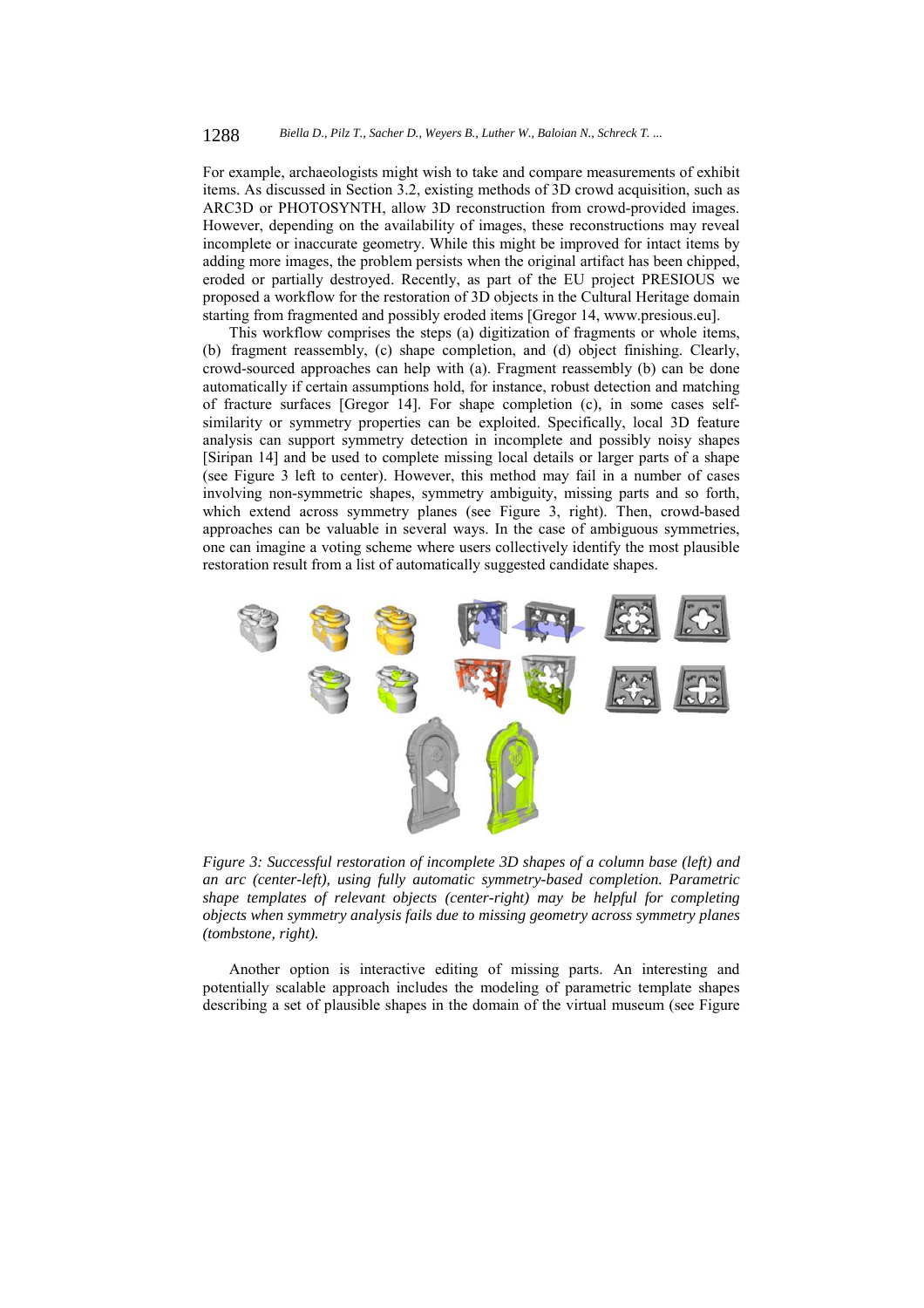3, center-right, for an example). The system may use such template shapes in several ways, including as validation of automatically computed restoration results or as a reference for interactive shape completion. Crowd-based approaches could also be helpful in finishing a restored shape with respect to object surface detail. Approaches such as GeoBrush [Takayama 14] can help to finish the surface details of restored object parts by interactively transferring surface details from original to restored parts. In future work we wish to explore the latter ideas further.

### **5.2 The Virtual Leopold Fleischhacker Museum**

The LFM consists primarily of annotated photographs and reconstructed tombstones and hosts about 200 pictorial exhibits in 13 rooms; 3D assets include plants, pillars, glass vitrines, benches and information tableaux. We decided to develop the museum using X3D and Java/PHP technology and the powerful BS contact X3D plugin to display the virtual environment at http://www.vimedeas.com/museums/MuseumPHP/.



*Figure 4: Tombstones in the outside area (Foreground: Rosa Gompertz [Karnuth 23])*

Twenty-nine tombstones were reconstructed by the crowd using photographs, Blender and X3D export and carefully placed outside in a virtual Jewish cemetery (see Figures 4 and 5). Several masks were reconstructed together with one greatly enlarged seal presented in the entrance hall (see Figure 2).



*Figure 5: Room layout of the kiosk version and as bird eye's view of the LF as it has been deployed on the aixCAVE at RWTH Aachen. All rooms are arranged around a central room, which enables access to the various exhibitions (see [Sacher 15])*.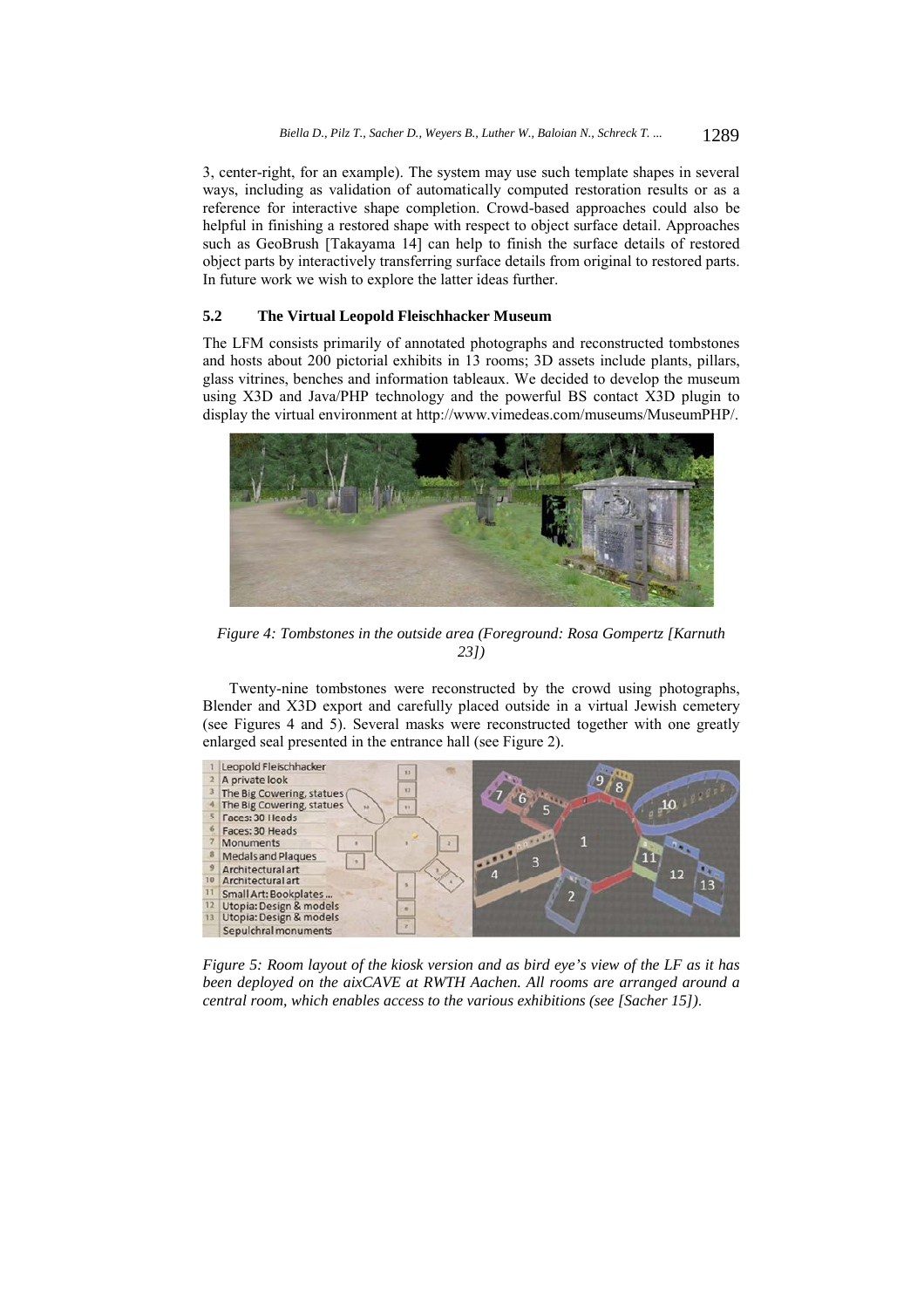It has been proven that the impact of co-curating was significant and indispensable. Volunteers contributed work to the extent of about three man-years in different categories of tasks:

- Creating and enhancing digital 3D exhibits and context, mostly tombstones and medals, setup of rooms and outdoor areas, physical support for information, navigation aid and so forth;
- Developing and completing the metadata standard, checking new sorts of metadata and room and landscape design;
- Defining tours, acting as test persons and contributing to information material and catalogues.



*Figure 6: Several stages of terrain creation with optional objects* 

The software engineers (here a group of CS students) furnished a terrain generator (see Figure 6). To build a landscape involves the following steps:

- Create all resources, height and density maps. Define object parameters;
- Launch the generation process: Input object data and metadata—creating the terrain and placing the objects level by level;
- Output the complete X3D file, completing a terrain pass and object pass.
- Manually modify the X3D program to initiate a complete outdoor generation process;
- Add items (exhibit) and specify position, scale and direction.

The generation process applies multi-texturing and texture blending to create a realistic landscape consisting of several terrain layers, which may override each other. First, a basic terrain is created using a height map. Then comes a surface in green tones and a path guiding the visitor to the artwork. Next, a fence, a skyline with borders, tree lines or grass planes, fog and directional light can be added, as can objects such as markers or seats. Finally, a natural background and skyline are created. Once a terrain has been generated, tombstones or other objects are aligned along the path or in the field. Access to a database with metadata and information on items is possible via a head-up display. Clicking on an information button initiates transformation of metadata to HTML code, and the plugin opens a window displaying the text.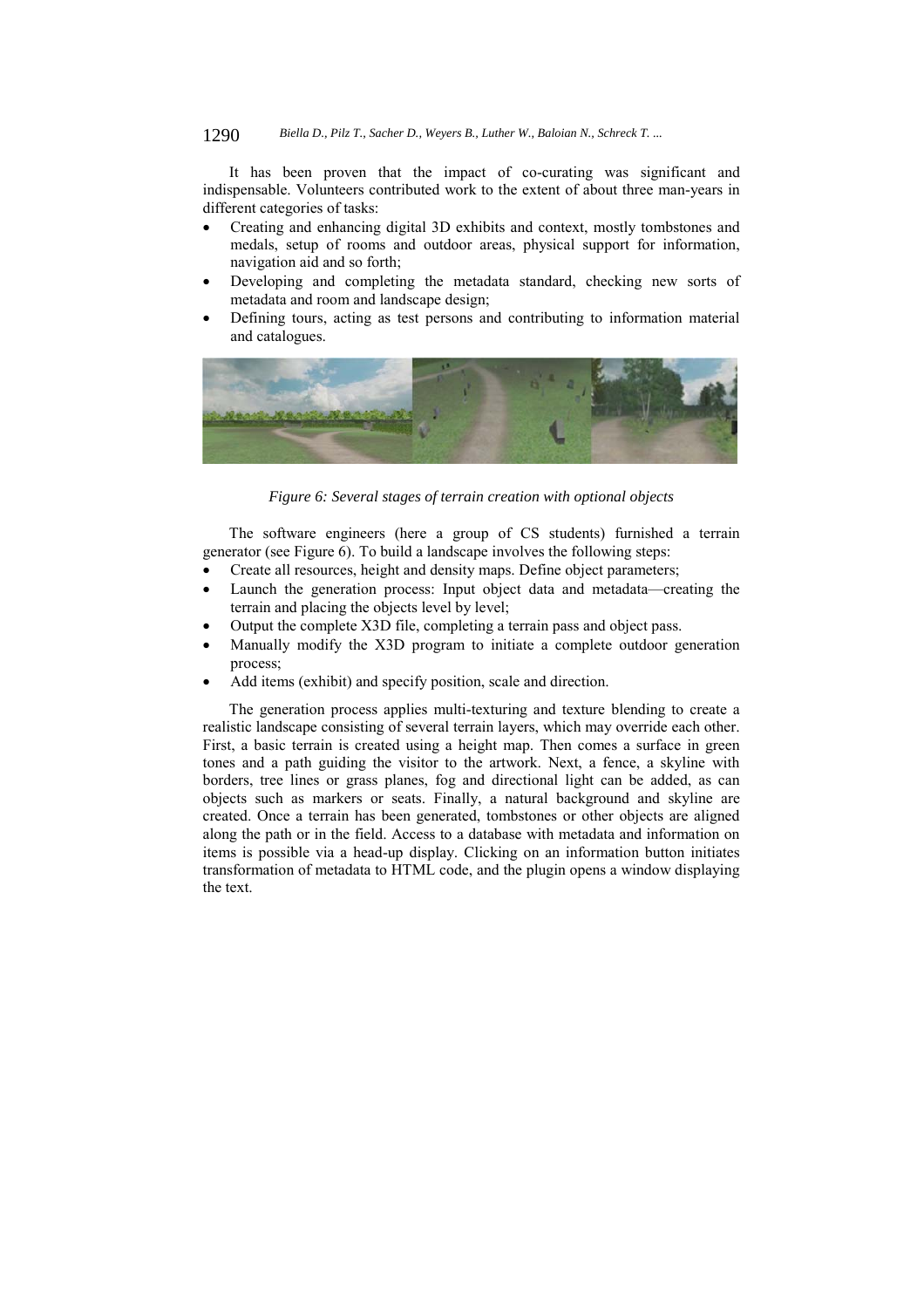### **6 Evaluation Design, Exhibition Realization and User Questioning during the Fleischhacker Exhibition in Düsseldorf**

Evaluation aspects can be considered from the vantage points of curators, software engineers, the general public and researchers involved in the development and use of virtual museums with a focus on their individual needs. To structure our approach, the evaluation is described in analogy to the framework presented in [Antunes 2012].

Prior to the start of the project, a preliminary questionnaire was developed within a knowledge-based evaluation setting. Partitioned into five parts, it helped identify goals for all the parties involved and gather relevant information about the collections, digitization, metadata techniques and interoperability standards to be used in the field as well as possible usage scenarios for creating VM curator tools.

After realization of a prototypical LFM, a further knowledge- and rule-based evaluation dealt with software stability in accordance with either the ISO/IEC 9126 or the ISO/IEC/IEEE 29119 norm, failure-free system operation over a specified time, stress tests for fluent navigation and display, and confirmation of complete and correct realization of the curator's content specifications. Another survey designed as an interview with targeted questions provided two use cases including free and guided navigation through the exhibition rooms and outdoor area exhibition. It focused on design flaws, subjective increase of knowledge, overall acceptance of virtual museums and visual fidelity/quality. A heterogeneous observation group was interviewed to gather feedback from information technology and virtual reality specialists, art history experts, average museum visitors and computer-savvy users from the University of Duisburg-Essen, the Steinheim Institute and the RWTH Aachen.

The usability concept, co-curation contributions by the crowd and support by curators and software engineers were examined during an exhibition of Fleischhacker's estate at the Düsseldorf Memorial to the Victims of Persecution from November 10, 2015, to January 27, 2016. The initial room layout (see Figure 5) was designed for an on-site kiosk system with touch-screen input. Moving to the next viewpoint, visitors selected the nearest object or changed rooms in the virtual museum using point-and-click operations or well-known metaphors. Based on the LFM metadata, Replicave2 generated a content bundle and a VRML file, which was passed to *Inside*, an extension of the ViSTA toolkit for interactive rendering in a CAVE. In this more interactive environment, the visitors virtually walk through the virtual museum. Visitors are able to access supplementary material or comment/annotate exhibits by photographing Quick Response (QR) codes placed in direct proximity to each exhibit item.

In the new Julo-Levin hall, four terminals were installed with four different versions of the LFM. In addition to the version with gamepad and overhead projection, on the left side of the room, there was a kiosk with touch screen, track ball and reduced keyboard to support point-and-click operations and protect the browser and operating system against manipulation, allowing free exploration and guided tours through the exposition. Additionally, two modern all-in-one screens on the other side of the room ran Windows 8.1 in kiosk mode configured for assigned access to selected apps in full screen mode. This kept the system secure and prevented users from accessing other applications or components of the operating system in the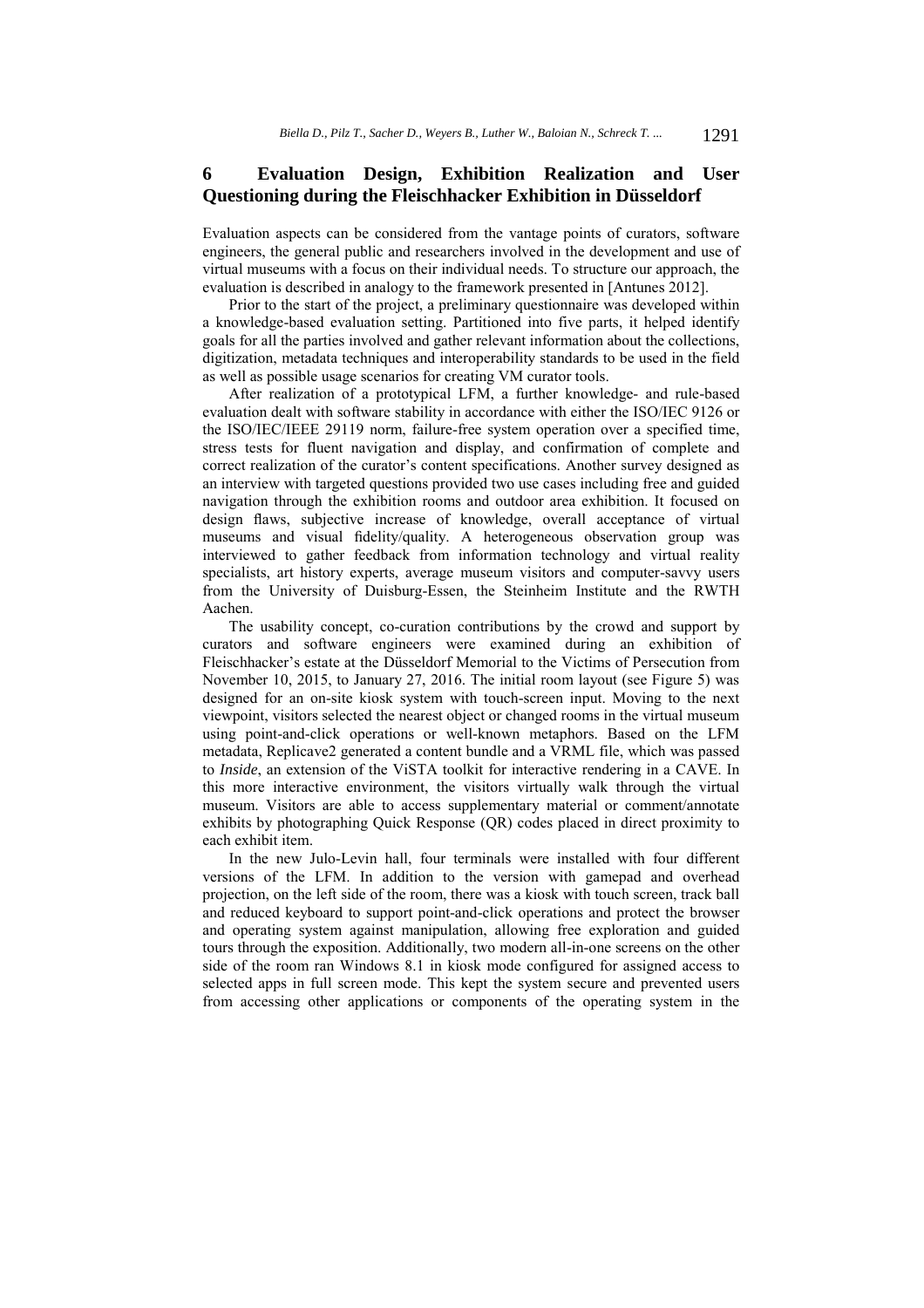Windows desktop environment. To navigate, users employed familiar touch screen gestures such as tapping, pressing, sliding, swiping and rotating. Seven video tours were available, in addition to the version already used on the kiosk system. (See Figures  $7 & 8.$ )



*Figure 7: Interactive version with gamepad and QR code: the Madonna of the* Protective Cloak *together with photos of the original sculpture. This architectural sculpture adorns the offices of the health insurance company AOK in Düsseldorf Kasernenstrasse. This larger-than-life figure is reminiscent of the Christian images of the Madonna of Mercy. Symbolizing the protection offered by the insurance company, on one side, she shelters a pregnant woman with a child in her cloak and, on the other, a wounded worker and an old man*.

In our approach to VMs, crowd-sourced support in building virtual exhibitions is closely linked to the means to navigate and access items and the metadata they provide for visitors. Therefore, a summative evaluation of the system focused on usability issues and co-curating activities as distinguishing features. For this final study we designed an initial questionnaire with 27 closed questions and a final comment field for visitors working with four versions of the LFM, each of which proposed a different way to navigate through the exposition areas and various degrees of interaction. Twenty-five visitors aged 16 to 79 volunteered to participate in our study. An initial, "younger" group (aged 16 to 18, with two or four years of computer science instruction) was drawn from a course entitled Computer Science and Society: Virtualization in Everyday Life at Horkesgath High School in Krefeld. These students had just been introduced to their first 3D modeling approaches and X3D language in class; prior to that, they had used virtual environments mainly in a gaming context. The second, "older" group consisted of visitors to the LFM who were willing to complete our questionnaire.

Both groups were introduced to the exposition and to the use of hardware installations partly through written material—a flyer and two tutorial pages just after the introductory screen—and partly through instruction—the younger group by the accompanying teacher and the main author of the paper. They were introduced to four available hardware installations: a kiosk with a touch screen, trackball or special keys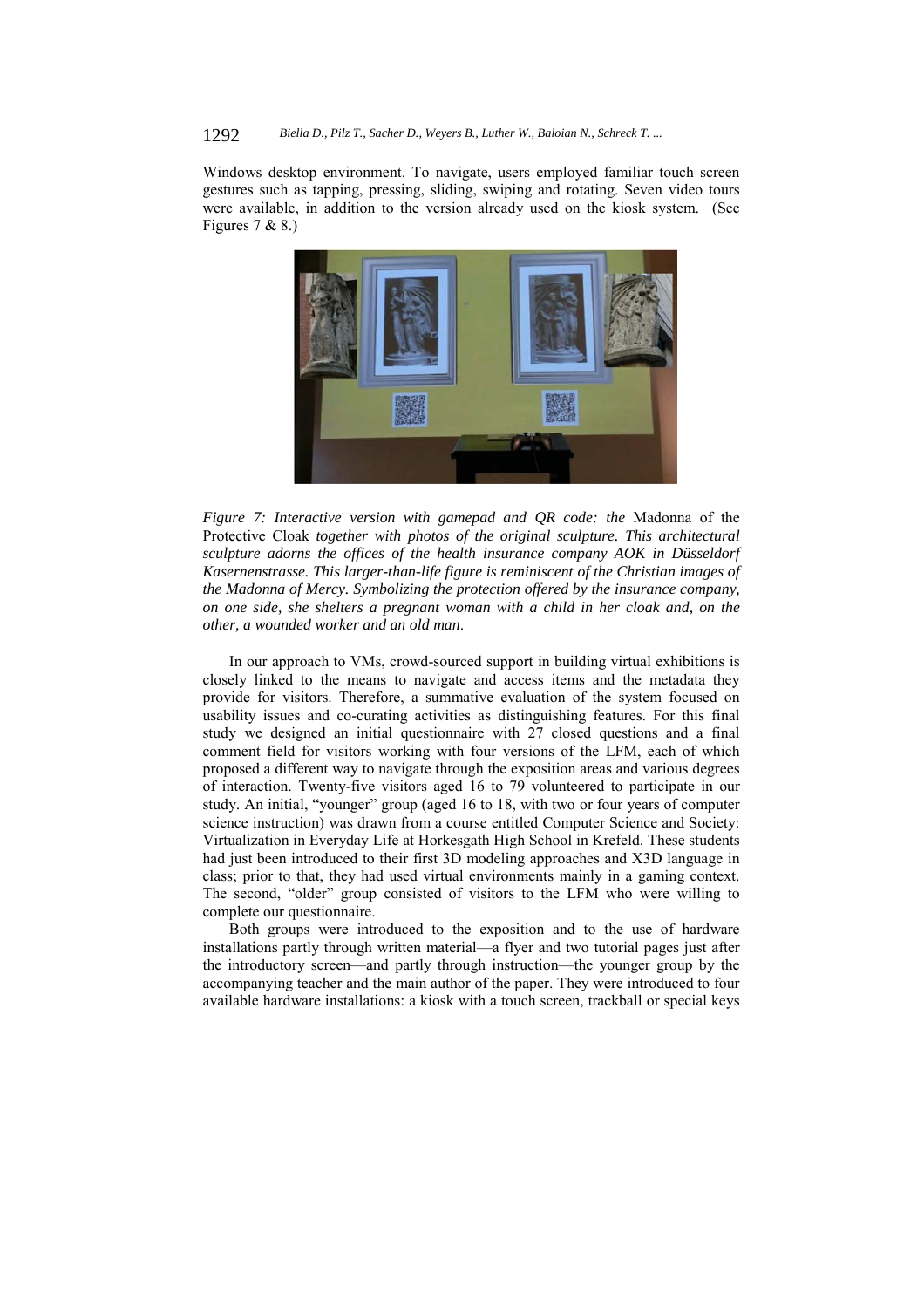for navigation; point-and-click operations for selecting and approaching items; two modern all-in-one touch screen computers; and a wand projection with a gamepad for walking through the exposition area.

Several tools were used to evaluate the questionnaire. The test persons' data (age) and answers were transferred to an Excel spreadsheet and analyzed with the statistics software SPSS, displaying various kinds of diagrams and applying appropriate hypothesis tests, like the Mann-Whitney U-test. As qualitative feedback from the usability questionnaire, 18 participants stated what they liked the most and the least and what they would like to change. The 17 positive responses mainly concerned the wall projection with the gamepad, which enabled visitors to virtually walk through the rooms and to approach and explore the items, creating a kind of gaming atmosphere.



*Figure 8: Virtual Fleischhacker exhibition with kiosk and touchscreens in Düsseldorf*

A few people mentioned interesting, well-presented content and the electronic catalogues. Without being explicitly asked, participants consistently tried out one or more tours (nearly three of five), but favored free exploration especially with the wall projection and gamepad navigation, it looks "like a game" and eases "the access to further information". Three persons disliked the use of QR codes. Comparing the two kinds of free exploration on the kiosk and the touchscreen, most people preferred working with a modern touchscreen and found the kiosk touchscreen too slow and the navigation too cumbersome. Some criticized interface aspects such as missing seats or headsets, frozen screens and the absence of real artworks.

Then, we compared the responses of the younger group  $(n_1=12)$  with those of the older group  $(n_2=13)$ .

|    | Questions concerning the wall projection and gamepad navigation   |
|----|-------------------------------------------------------------------|
|    | I had no problems navigating using the gamepads.                  |
| 26 | I liked the presentation via wall projection.                     |
|    | I liked moving through the exhibition space using the projection. |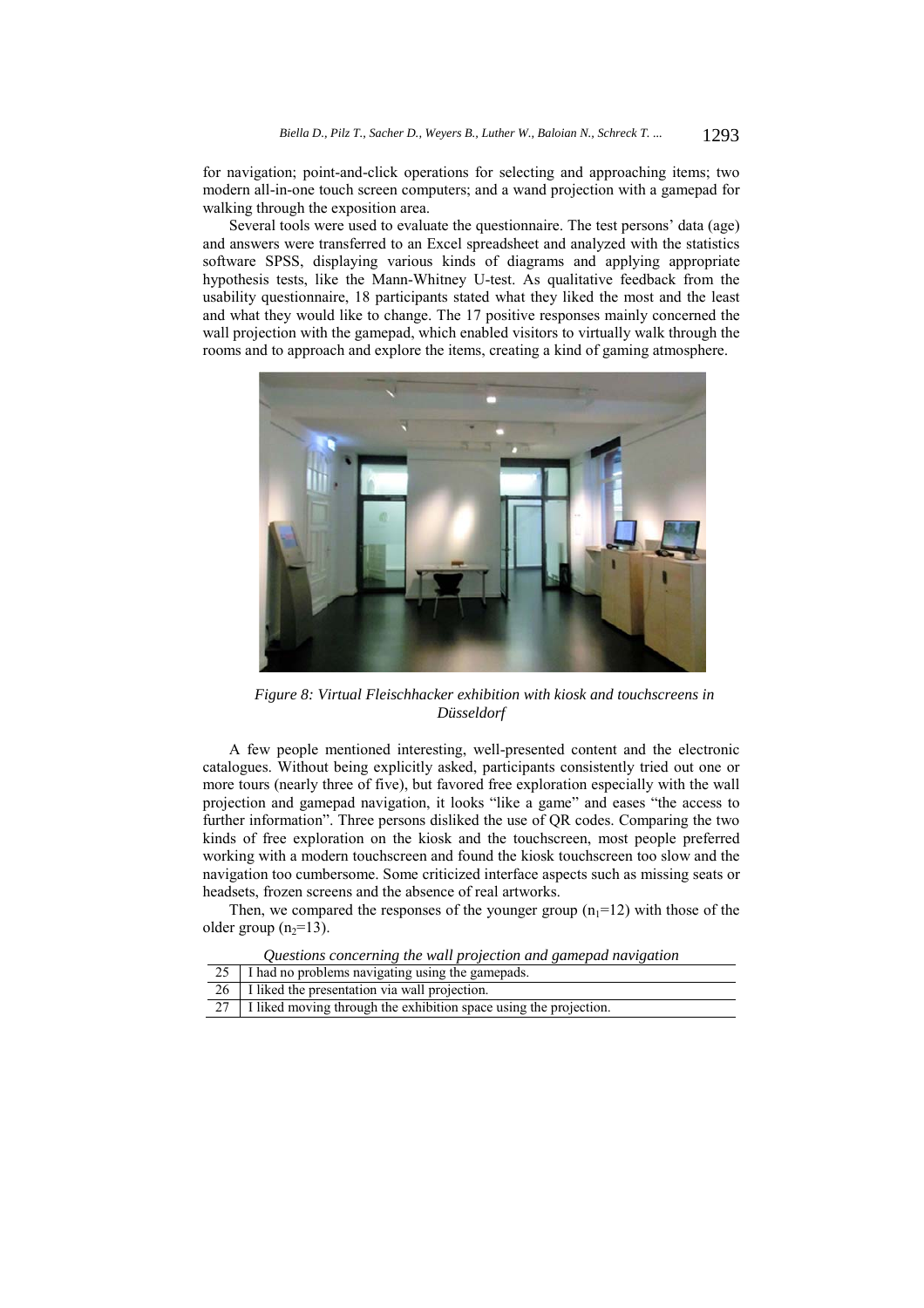The hypotheses for the comparison were as follows:

Ho: *The two samples come from identical populations; the results of both tests are indistinguishable.* 

H1: *The two samples come from different populations.*

We transformed the samples into a ranked list, calculated the sum of the rankings  $(T_1=105, T_2=220)$ , the test variables  $U_1=129, U_2=27, U:=min(U_1,U_2)$ , and the ratio z =  $(U - \mu_U)/\sigma_U = (27-78)/(13\sqrt{2}) = -2.77$ . This value was compared to a table of critical values (here -1.96) for z based on the sample size of each group. z exceeded the critical value at a significance level of 0.05, which means that there was evidence for rejecting the null hypothesis in favor of the alternative hypothesis.

| $\overline{\phantom{a}}$                 |                                                   |                |         |                | $\cdot$ |  |
|------------------------------------------|---------------------------------------------------|----------------|---------|----------------|---------|--|
| N                                        | Median (Mdn), Mean value (MV), Range (r),         | Mdn            | r       | MV             | Var     |  |
| 0.                                       | Variance (Var)                                    |                |         |                |         |  |
| 14                                       | I was able to orient myself in the museum.        | 5              | $2 - 5$ | 4.32           | 0.89    |  |
| 15                                       | I could approach the artworks.                    | 5              | $1 - 5$ | 4.48           | 1.08    |  |
| 16                                       | I had no problems moving between the rooms.       | 4              | $3 - 5$ | 4              | 0.48    |  |
| 17                                       | I had no problems reading the information about   | 4              | $1 - 5$ | 3.77           | 1.80    |  |
|                                          | the artworks.                                     |                |         |                |         |  |
| 18                                       | I could listen to the audio files.                | $\overline{4}$ | $2 - 5$ | $\overline{4}$ | 1       |  |
| 19                                       | I liked the free exploration.                     | 5              | $2 - 5$ | 4.36           | 0.72    |  |
| 20                                       | I could navigate easily within the museum.        | 4              | $2 - 5$ | 3.74           | 0.75    |  |
| 21                                       | I liked the indoor area of the museum.            | 4              | $1 - 5$ | 3.65           | 1.42    |  |
| 22                                       | I liked the outdoor area of the museum.           | 5              | $2 - 5$ | 4.19           | 1.16    |  |
| 23                                       | All in all, I like the virtual exposition         | 4              | $2 - 5$ | 4.17           | 0.70    |  |
| Questions concerning the wall projection |                                                   |                |         |                |         |  |
| 25                                       | I had no problems using the gamepads to navigate. | 5              | $1 - 5$ | 4.125          | 1.85    |  |
| 26                                       | I liked the wall projection presentation.         | 5              | $1 - 5$ | 4.125          | 1.59    |  |
| 27                                       | I liked moving through the exhibition space using | 5              | $3 - 5$ | 4.5            | 0.64    |  |
|                                          | the projection.                                   |                |         |                |         |  |
|                                          |                                                   |                |         |                |         |  |

*Questions concerning the kiosk using a five-point Likert scale (5: completely agree)* 

Our first questionnaire, which included with the topic "Correcting/enhancing or completing exhibits, metadata or the technical platform" indicated that

- the visitors had clear preferences concerning the technical platform and the means of navigation, exploration and interaction with the artwork;
- there was a significant difference between the group of daily visitors with average age 50 and the school class concerning the use of gamepads and QR codes and concerning exploration via wall projection or touchscreen PCs; from this, we concluded that we need virtual museums that offer a variety of hardware platforms and interaction styles;
- only a few hints were offered on further artwork to be included or metadata to be completed and only a small minority (20%) wanted to download the catalogs.

Another questionnaire with 18 items concerned co-curation activities for the LFM and was distributed to the student group. We wanted to know, firstly, whether the taxonomy of proposed activities was meaningful and, secondly, which of the relevant activities would be chosen or discarded by a particular visitor group. Nine questions were devoted to the group's participation during preparation of a virtual exposition, that is, the production of digitized items and contributions to the related metadata; six items concerned contributions to the ongoing exposition and publication of a tour,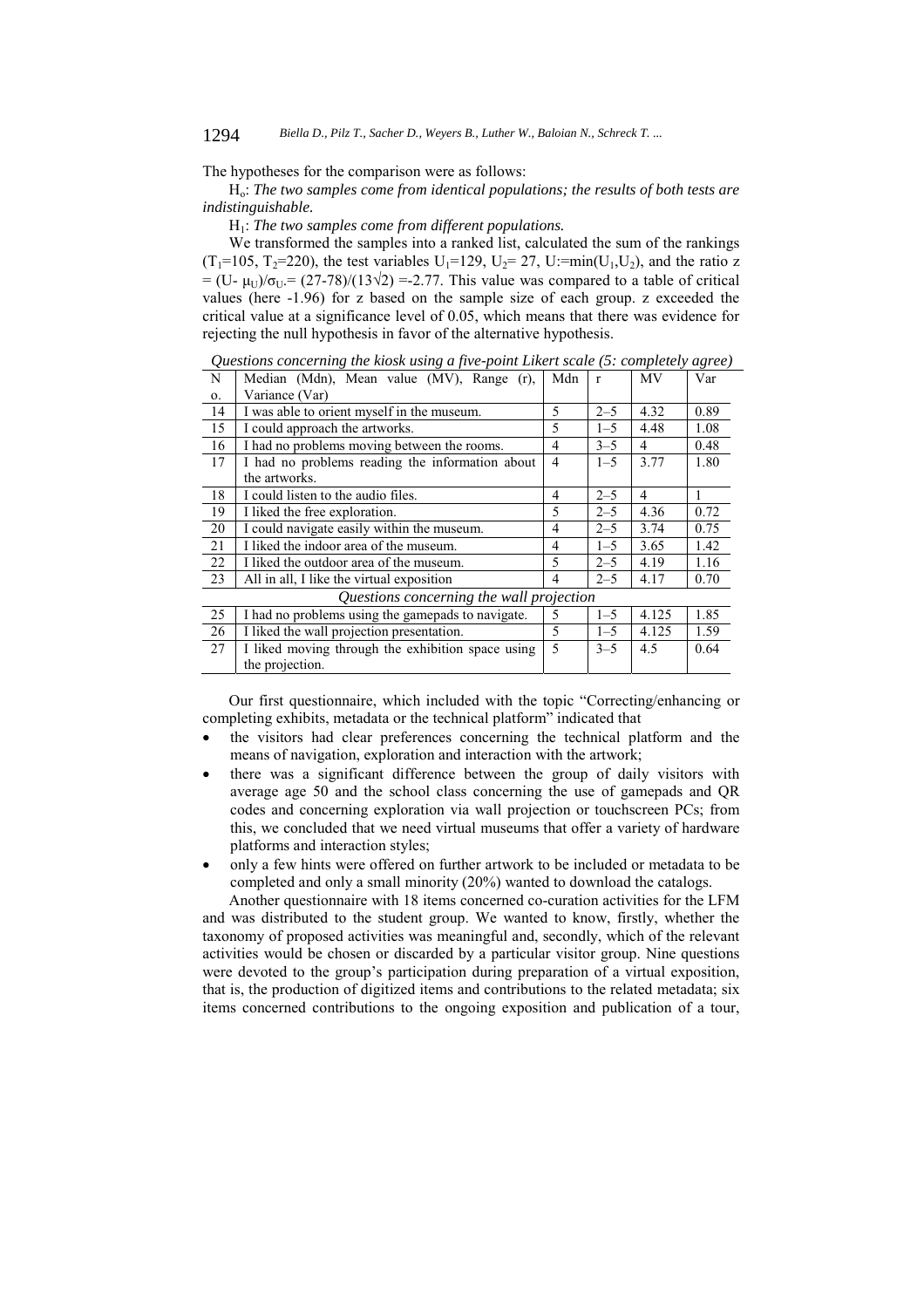viewpoints or information about the artwork; and the last three questions pertained to users' potential need for support from curators and software engineers.

|                | Five question were mostly answered Yes                                        | Yes            |
|----------------|-------------------------------------------------------------------------------|----------------|
| $\overline{4}$ | I took a photo of the Madonna of the Protective Cloak in Düsseldorf.          | 11/14          |
| $\mathbf{8}$   | I would like to propose solutions for frames, wall color and room lighting.   |                |
|                |                                                                               | 9/12           |
| 9              | contribute metadata concerning the genesis and history of the artwork.        | 11/14          |
| 13             | to propose special views or viewpoints about the items, magnifications or     | 11/14          |
|                | details.                                                                      |                |
| 16             | I needed support from curators and software engineers and special purpose     | 11/13          |
|                | hard- and software to digitize and generate items.                            |                |
|                | Two options were rejected by more than 77%                                    | N <sub>0</sub> |
| -5             | to gather interesting information on artwork similar to the Madonna of the    | 2/14           |
|                | <i>Protective Cloak</i> on the Web and enter data in prepared internet forms. |                |
| 10             | to propose special tours in the virtual museum.                               | 3/14           |

The students' participation during preparation of a virtual exposition—production of digitized items, design of their environment and contributions to metadata, special views and areas of interest—were clearly approved. In contrast, providing new tours or information about the artwork was rejected by the majority. However, support from curators and provision of special purpose hardware and tools by software engineers were highly appreciated.

## **7 Outlook and Further Work**

Even if this evaluation survey delivers only preliminary results, we concluded that it is expedient to include concise questions concerning various subtasks in co-curation activities within a call to build a virtual exposition and that there is a sufficient acceptance to support curators in preparing expositions of general interest.

It was decided by the curator of the LFM that no interaction or animation should be included as stylistic devices in the free walking and guided tours. Therefore, we will also present a digital 2D/3D object browser similar to familiar examples (cf. http://examples.x3dom.org/v-must/ipad\_metadata\_expert/) where visitors have the opportunity to browse and search for 2D/3D exhibit items and their corresponding metadata as well as rotating, zooming and panning the 3D reconstructions or watching predefined animations. Further work concerns evaluation software for museum designer to determine points of interest, visualizing user walkthroughs including interaction behavior, duration of a visit and tracks. Additional support for annotating objects could also be implemented to focus on crowdsource and co-knowledge creation.

During the CRIWG 2015 meeting, we considered launching a new crowdsourcing VM project DiKEViMA devoted to Armenian *khachkars* (cross-stones). We wanted to identify accessible *khachkars* based on a classification of style and époque to create digital 3D models using photographs and open-source reconstruction software. We decided to recruit people with some experience in the area via an open call to students at the American University of Armenia in Yerevan and the University of Chile and to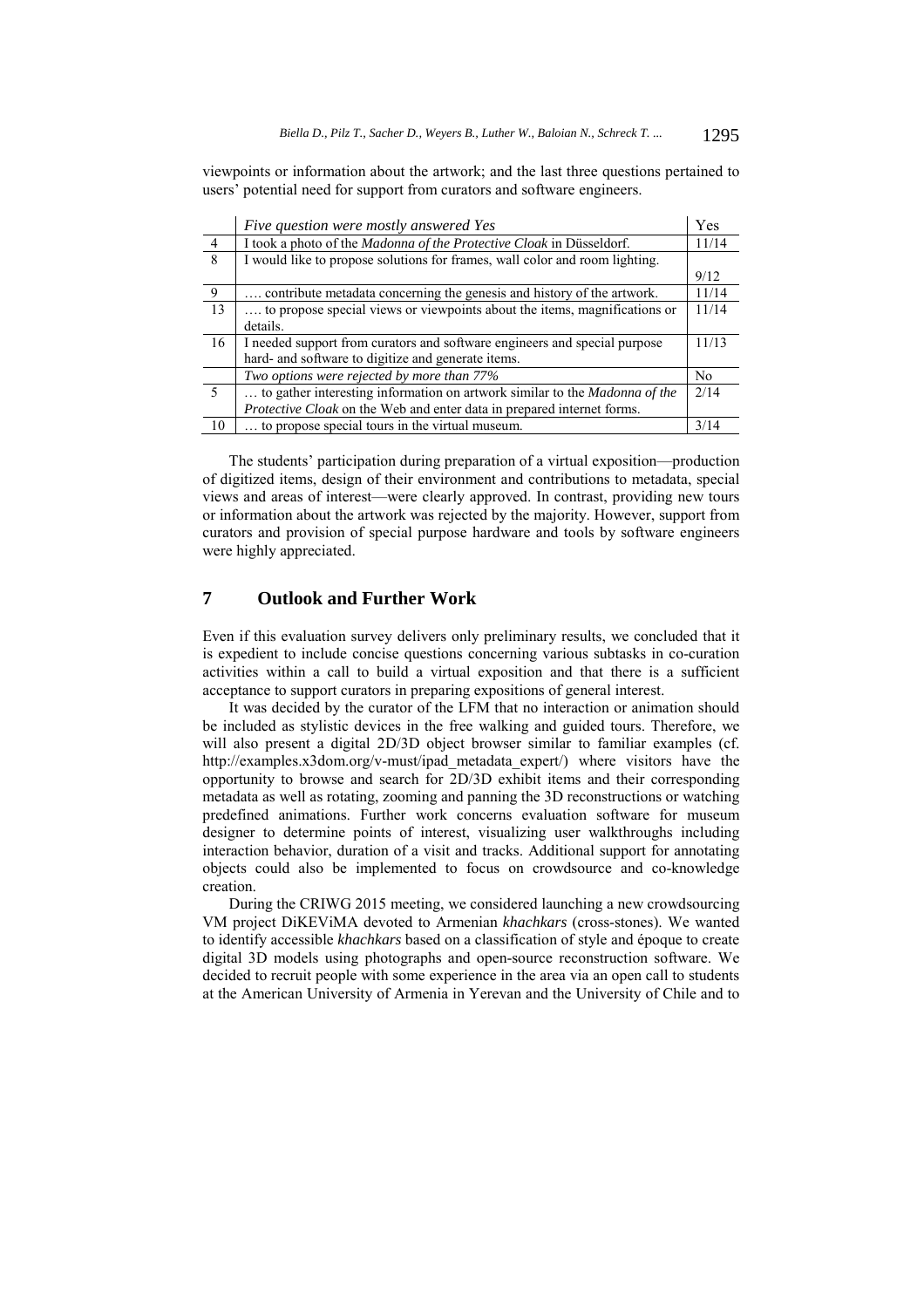1296 *Biella D., Pilz T., Sacher D., Weyers B., Luther W., Baloian N., Schreck T. ...*

create an upload site for X3D models, metadata and copyright transfer; we also provided tools for and advice on producing high-quality 3D models, their surroundings and relevant metadata in standardized formats. To this end, we put together a team of eminent specialists in several countries who provide us with data, context information and photographs to find the most interesting specimens for virtual *khachkar* fields and the reconstruction of an important part of Armenian ecclesiastical heritage (http://www.vimedeas.com/wordpress/?page\_id=203).

#### **Acknowledgements**

The work of Tobias Schreck was partially supported by EC FP7 STREP Project PRESIOUS, grant no. 600533 (www.presious.eu). The 3D restoration results shown in Figure 3 are courtesy of Dr. Ivan Sipiran (Catholic University of Peru), Robert Gregor (Graz University of Technology) and Danny Bauer (University of Konstanz).

#### **References**

[Adams 13] Adams, I: "Crowdsourcing vs. Co-creation: What's the Difference?" (2013); http://blog.optimizationgroup.com/crowdsourcing-vs-co-creation-whats-the-difference

[Antunes 12] Antunes, P., Herskovic, V., Ochoa, S., Pino, J. A.: "Structuring Dimensions for Collaborative Systems Evaluation"; ACM Computing Surveys 44(2), Article 8 (2012), 28 p.

[Benson 13] Benson, S.: "Co-creation 101: How to Use the Crowd as an Innovation Partner to Add Value to your Brand"; VisionCritical. (21 Oct. 2013); visioncritical.com/cocreation-101/

[Biella 06] Biella, D.: "Replication of Classical Psychological Experiments in Virtual Environments"; PhD-Thesis, University of Duisburg-Essen, Logos, Berlin (2006)

[Biella 10] Biella, D., Luther, W., Baloian, N.: "Virtual Museum Exhibition Designer Using Enhanced ARCO Standard"; XXIX International Conference of the Chilean Computer Science Society (SCCC) 2010, Nov. 15-19, IEEE Press (2010), 226-235.

[Biella 12] Biella, D., Luther, W., Sacher, D.: "Schema Migration into a Web-based Framework for Generating Virtual Museums and Laboratories"; 18th International Conference on Virtual Systems and Multimedia (VSMM) 2012, IEEE Press, Milan (2012), 307-314.

[Biella 15] Biella, D., Sacher, D., Weyers, B., Luther, W., Baloian, N., Schreck, T.: "Crowdsourcing and Knowledge Co-creation in Virtual Museums"; Proc. CRIWG 2015, Yerevan, Armenia, Sept. 22-25, LNCS 9334 Springer (2015), 1-18.

[Boon 11] Boon, Tim: "Co-Curation and the Public History of Science and Technology"; Curator: The Museum Journal, 54, 4 (2011), 383–387, DOI: 10.1111/j.2151- 6952.2011.00102.x.

[Carletti 13] Carletti, L., McAuley, D., Price, D., Giannachi, G., Benford, S.: "Digital Humanities and Crowdsourcing: An Exploration"; Museums and the Web 2013, The Annual Conference of Museums and the Web, April 17-20, 2013, Portland, OR, USA (2013); mw2013.museumsandtheweb.com/paper/digital-humanities-and-crowdsourcing-an-exploration-4/

[Dierickx 05] Dierickx, B. and Tsolis, D.: "Overview of Collective Licensing Models and of DRM Systems and Technologies Used for IPR Protection and Management"; eContentplus (2005); www.athenaeurope.org/getFile.php?id=665